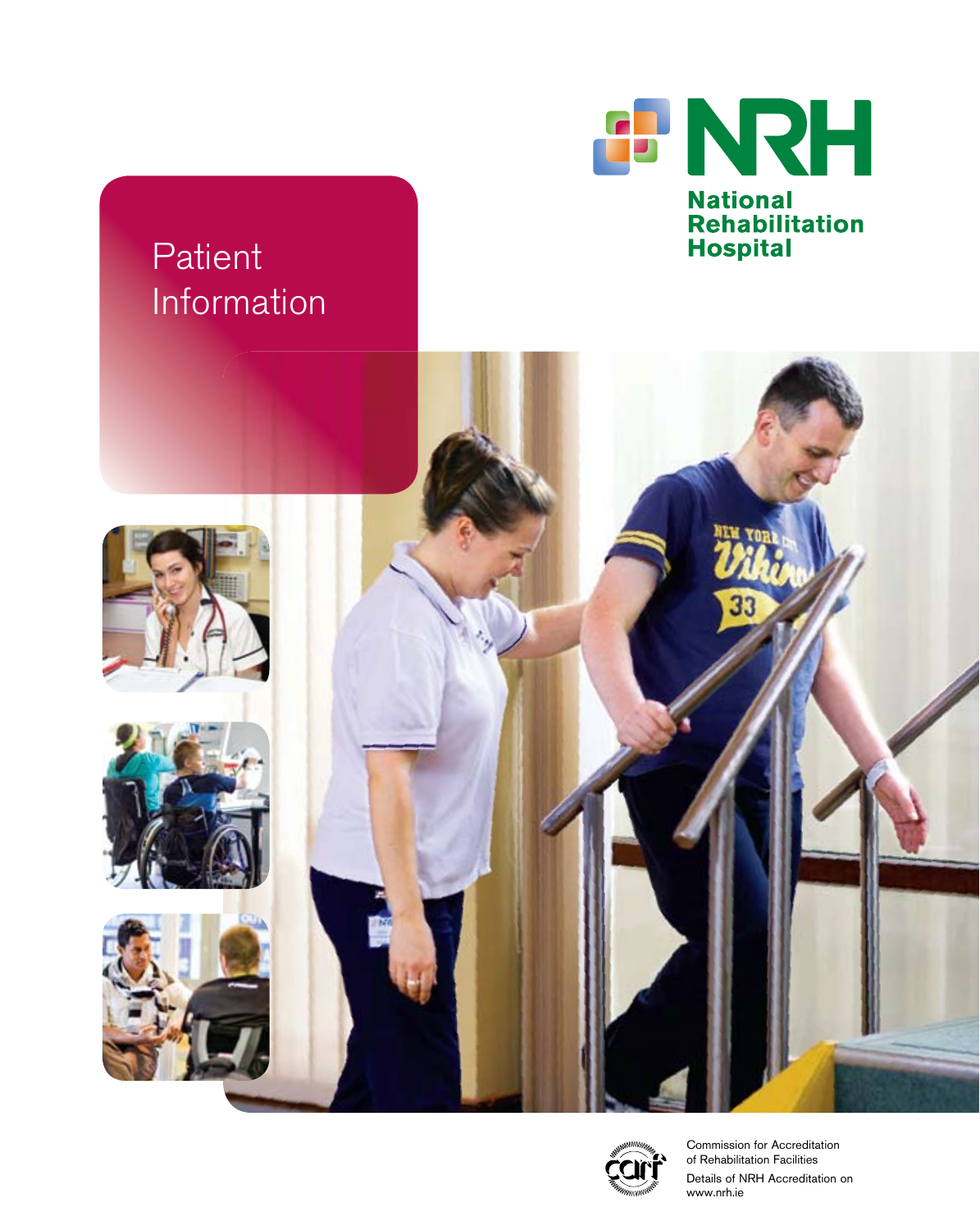

Delivering and Developing Specialist Medical Rehabilitation since 1961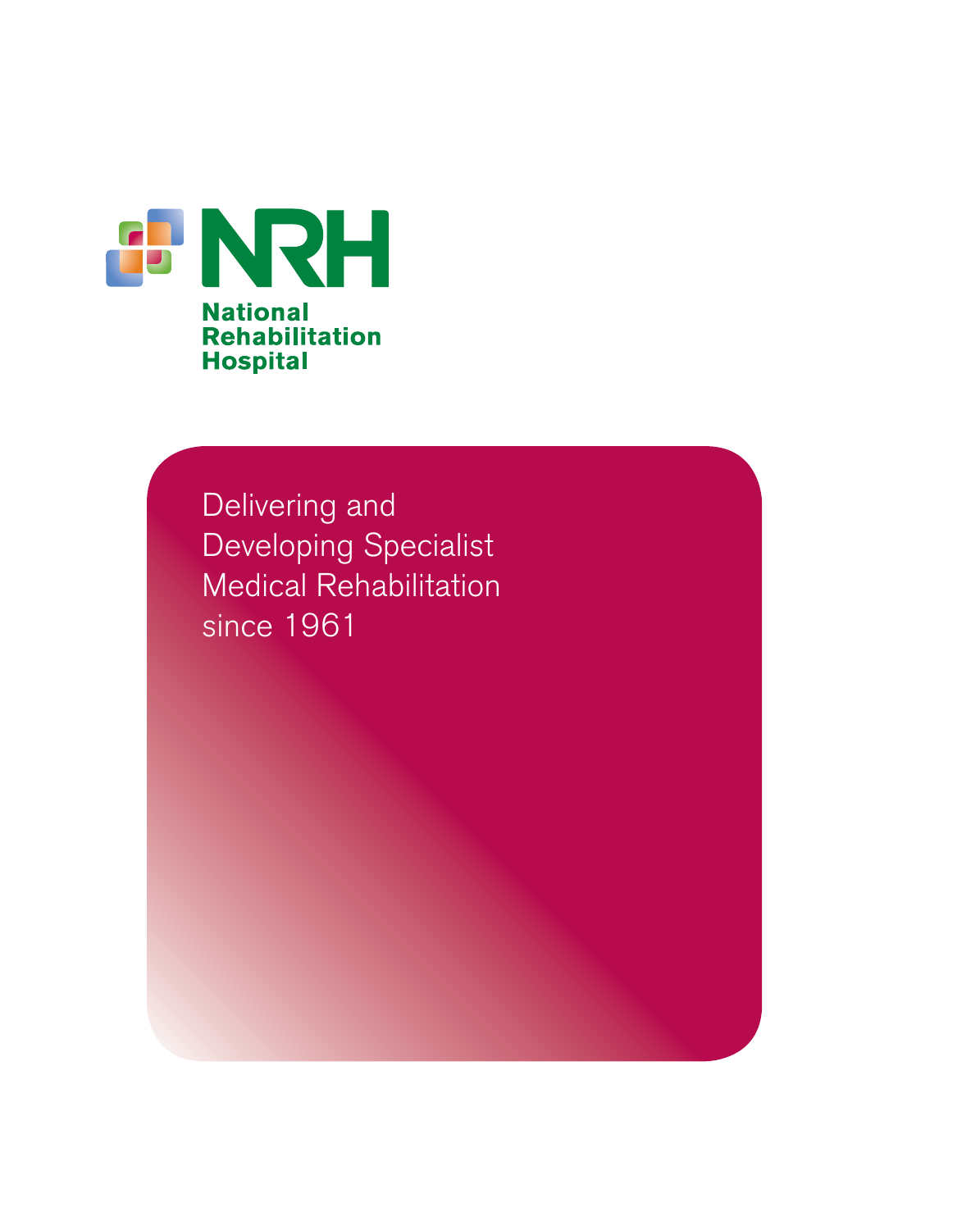## **Contents**

#### **Welcome**

**Location & Transport**

**Public Transport Links**

## **SECTION 1 About Rehabilitation**

## What is Rehabilitation?

- What is meant by
- Rehabilitation Goals?
- Programmes of Care

#### Who is on my Rehabilitation Team?

#### What will happen during my Rehabilitation?

- Initial Team Assessment
- Treatment Planning Conference
- Team Conferences
- Family Conferences
- Treatment Programme
- Therapeutic Weekend Leave
- Patient/Family Education

#### Your Admission to NRH

- Admission Office opening times
- On Your Arrival
- What to Bring With You

#### Visitor Guidelines

– Visiting Times

## **SECTION 2 Hospital Services and Facilities**

#### Ward Routine

- Call Bell
- Meals and Mealtimes
- Laundry
- Social Outings
- Telephone and Postal Services

#### Hospital Facilities

- Patients and
- Visitors Day Room
- Cedars Coffee Shop
- Other facilities

#### Support Services available within the Hospital

- Access Officer
- Chaplaincy Service
- Chapel Services
- Family Support Groups
- Patient Advocacy
- Patients' Forum
- Peer Support Groups
- Therapeutic Recreation Service
- Volunteer Services

#### External Support Services

- Acquired Brain Injury Ireland (ABII)
- Amputee Ireland
- BRÍ
- Citizens Information
- **Headway**
- Irish Wheelchair Association (IWA)
- Spinal Injuries Ireland (SII)

## **SECTION 3 Your Rights and Responsibilities**

#### Your Rights and Responsibilities

- Your Rights as a Patient – Treatment
	- Dignity and Privacy
	- Your Right to make Decisions
- Your Responsibilities as a Patient
- Leaving the Ward

#### Your Health and Wellbeing

- Diet and Exercise
- Smoking Policy
- **Other Policies**

#### Your Safety

- Fire Safety
- Electrical Appliances
- Hospital Hygiene/ Infection Prevention and Control
- Hand Hygiene
- Storage of Personal Items
- Safe Disposal of Needles
- **Mobility**
- Protection and Safety of Patients
- Security

#### Your Service/Your Say

- Comments and
- Suggestions **Complaints**
- 

### Additional Information

– History of the Hospital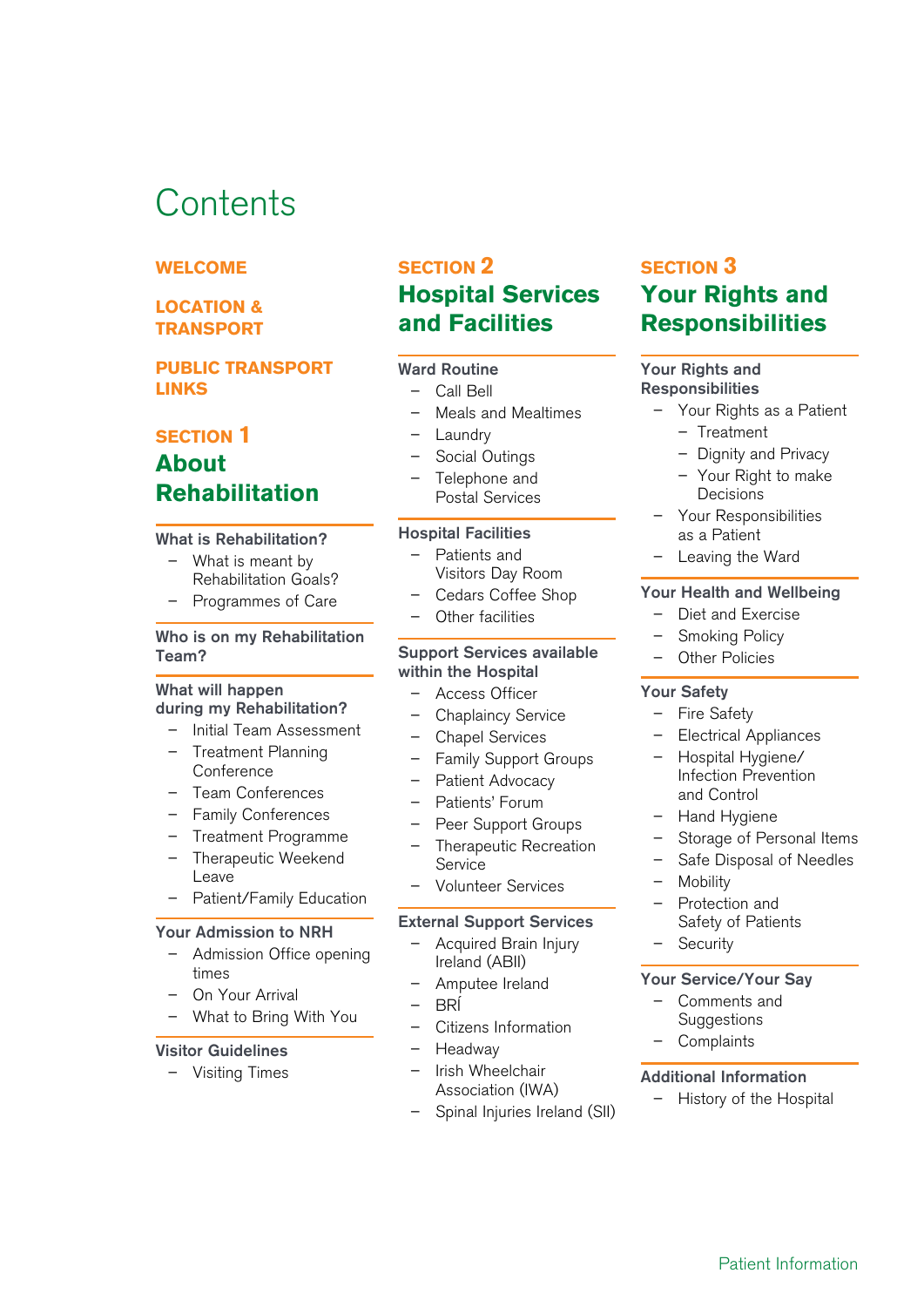## Welcome

Welcome to the National Rehabilitation Hospital (NRH). We hope your time here will be as comfortable as possible and we wish you every success with your rehabilitation programme. This booklet provides useful information that you may wish to refer to during your time with us and following discharge from NRH.

#### **What makes NRH different from other hospitals?**

The difference between NRH and other hospitals is that other hospitals (also known as Acute hospitals or Regional hospitals) treat medical conditions or illnesses and aim to return the patient home within a short time following their surgery or treatment.

At the National Rehabilitation Hospital, the focus is to deliver specialised Rehabilitation Programmes to patients who are deemed medically stable following their treatment in the Acute or Regional Hospital. At NRH, rehabilitation programmes include personalised treatment plans designed to return patients to the highest level of independence possible following their accident, injury or illness.

Your individualised rehabilitation programme will identify areas you may have difficulty with such as walking, eating, dressing, communicating, and managing your emotional reactions to your injury or illness. Your programme may also focus on memory, thinking, work and leisure skills.

Your rehabilitation may include both individual and group activities.

Your programme may also include activities such as outings in the community and education classes for both you and your family.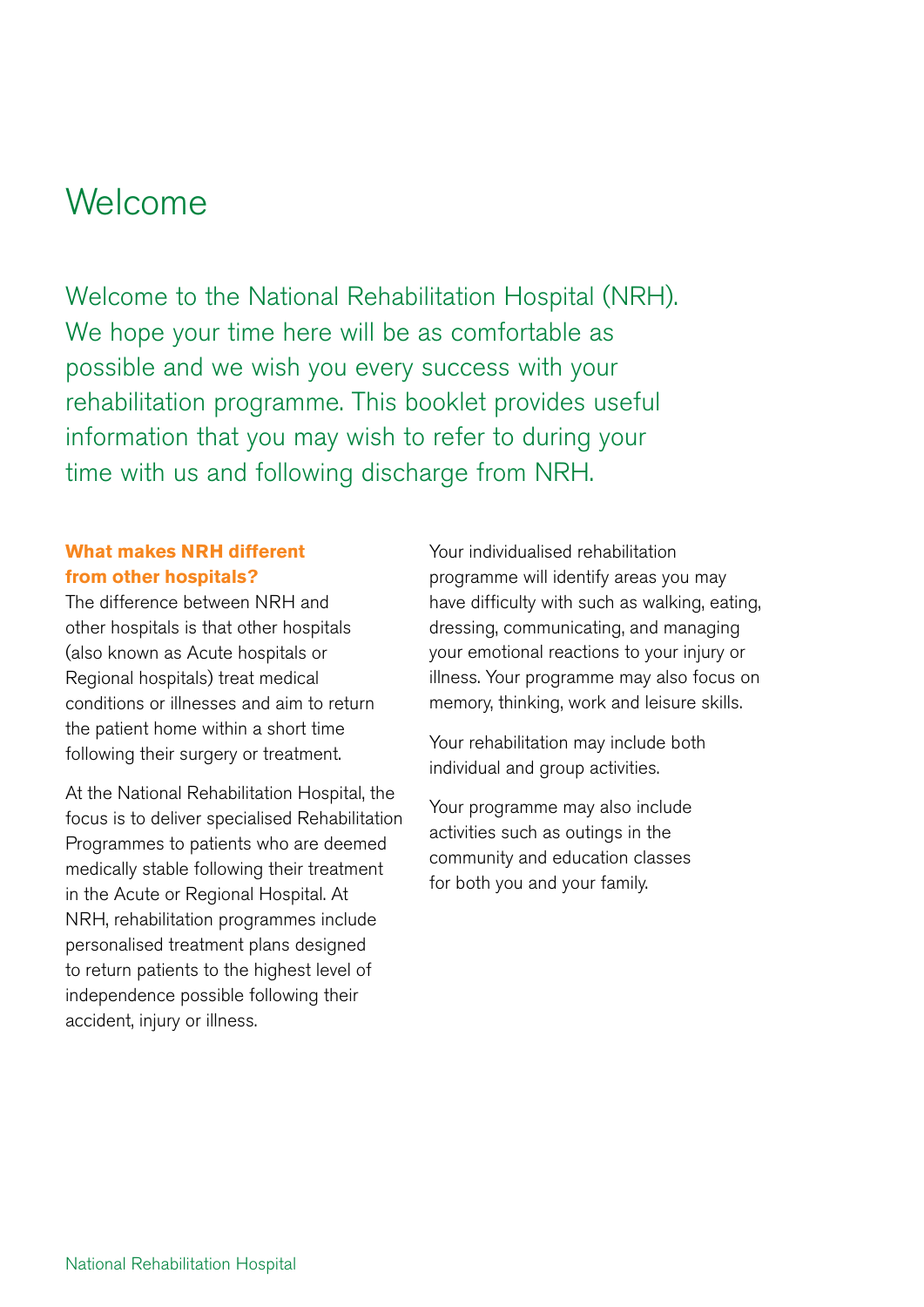We also provide:

- Information about other services that are available and might be relevant for you
- Opportunities for you to meet others with similar injuries/illnesses
- Information and links to community resources and contacts
- Training and information sessions for families and carers

The Hospital has 119 beds located on three floors. Our facilities include:

- Separate treatment gyms for adults and for children
- Activity of Daily Living (ADL) areas
- A hydrotherapy pool and sports hall
- Patient recreation areas
- A coffee shop and a patients' canteen
- A garden and courtyard area



Rehabilitation programmes include personalised treatment plans designed to return patients to the highest level of independence possible.

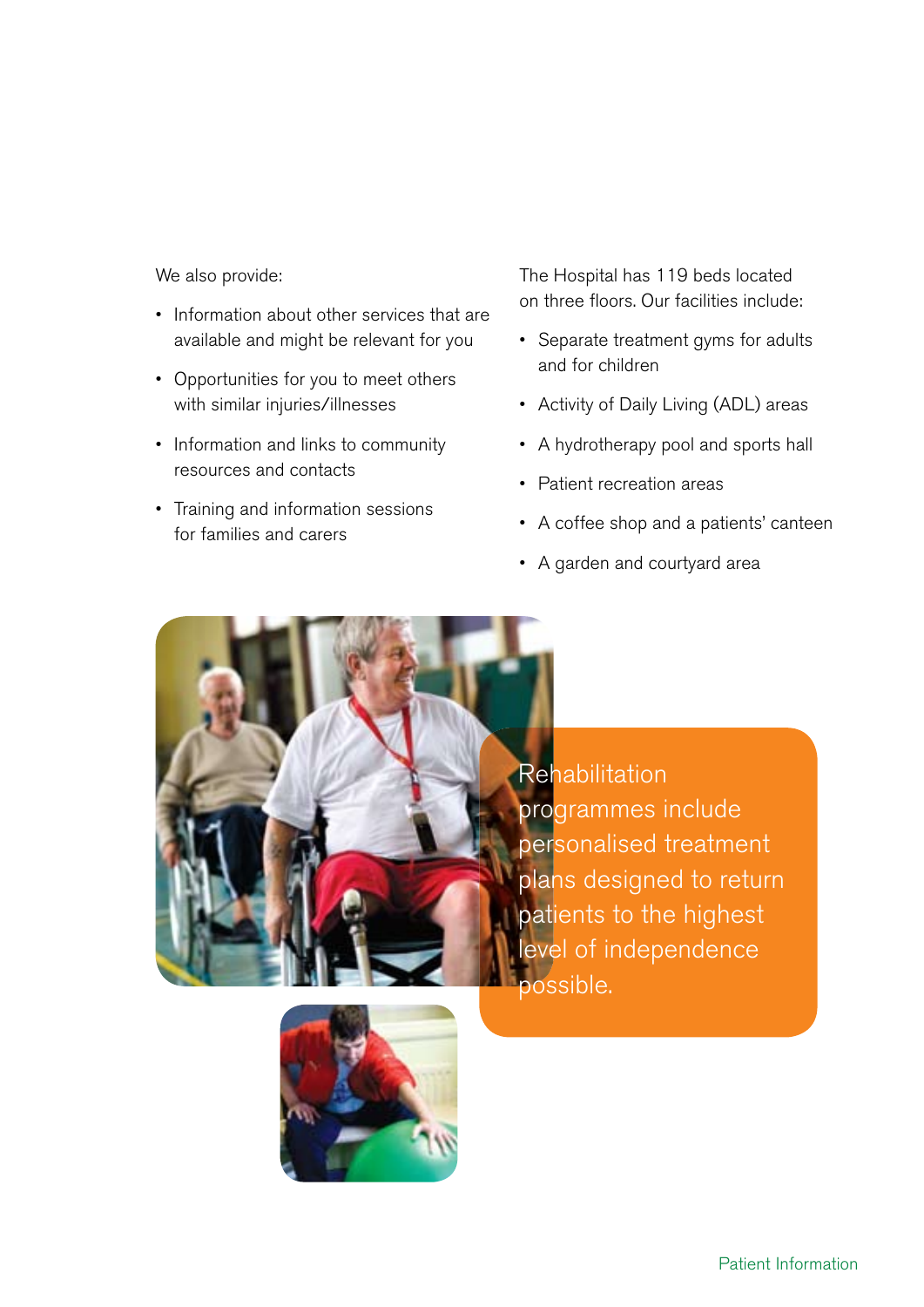## Location & Transport

**The National Rehabilitation Hospital is located in South County Dublin on Rochestown Avenue near the town of Dun Laoghaire.** 

## **Car Parking**

Car Parking is available in the hospital grounds. Hospital Management cannot accept responsibility for loss or damage to your property while on the hospital grounds.

Vehicles parked in unauthorised areas on the grounds are liable to be clamped.



## **Directions to National Rehabilitation Hospital (NRH) by Car**

#### **From Junction 14 on the M50**

When travelling south on the M50, exit at Junction 14. Take 2nd exit onto R113. At the next roundabout, just after Bewley's Hotel, take the 3rd exit onto Leopardstown Road. Continue to junction with dual carriageway traffic lights and turn right onto N11/Stillorgan Road. (Direction south to Wexford). Take next left at Foxrock Church onto Kill Avenue/R830. Continue straight on R830 crossing Deansgrange Road. Continue up hill to next set of traffic lights and turn right at Baker's Corner public house onto Rochestown Avenue. Continue on Rochestown Avenue to first set of traffic lights and keep left at Junction with Pottery Road. The NRH is 1km on your right hand side.

#### **From Junction 16 on the M50**

When travelling north on the M50 exit at Junction 16 onto R118. Take 2nd exit at roundabout and continue straight crossing flyover above N11 onto Wyattville Road. Continue straight following Church Road until roundabout at Killiney Shopping Centre. Take 1st exit on roundabout onto Rochestown Avenue. The hospital is approximately 1.5 km further on your left hand side.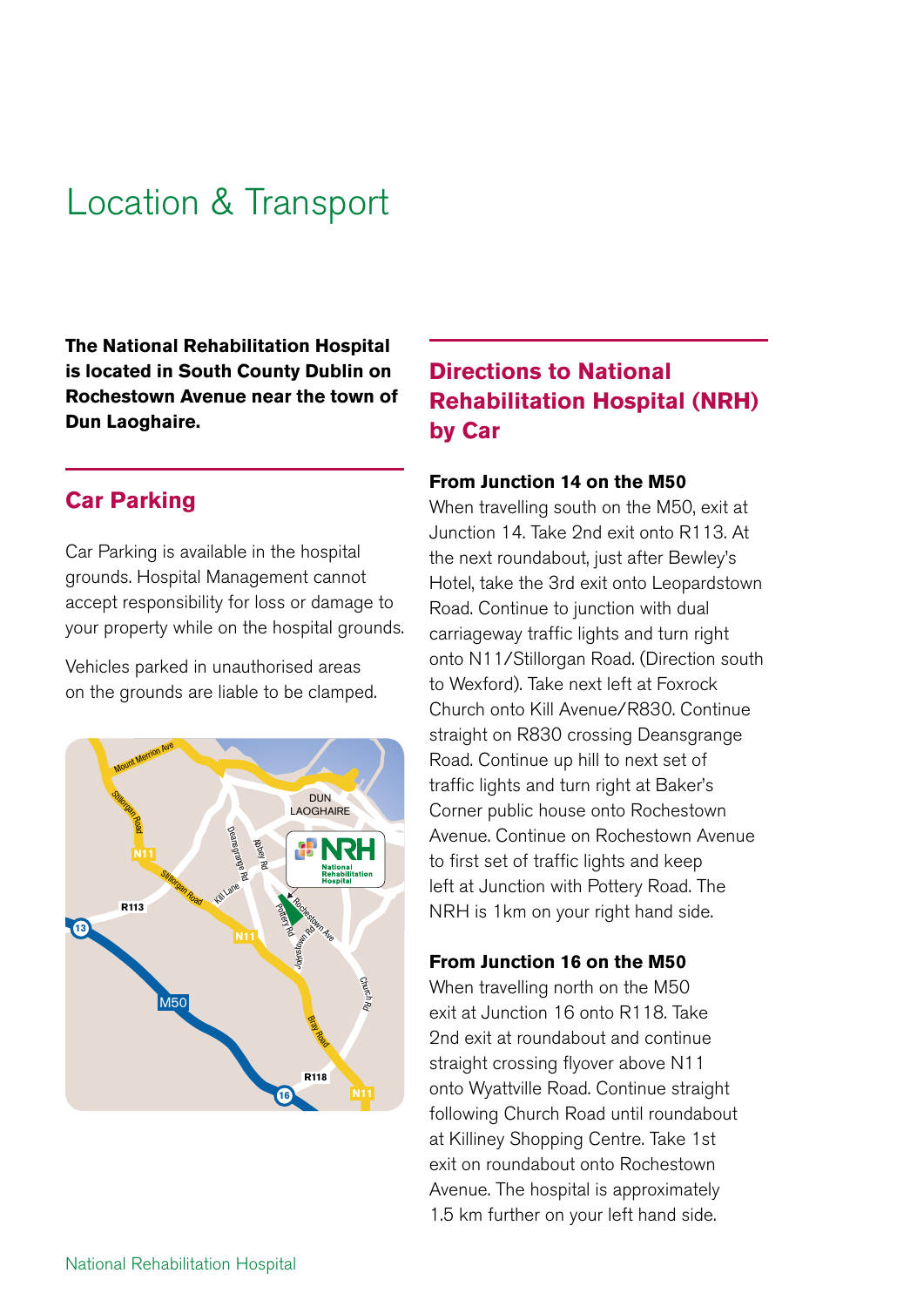

Patient Information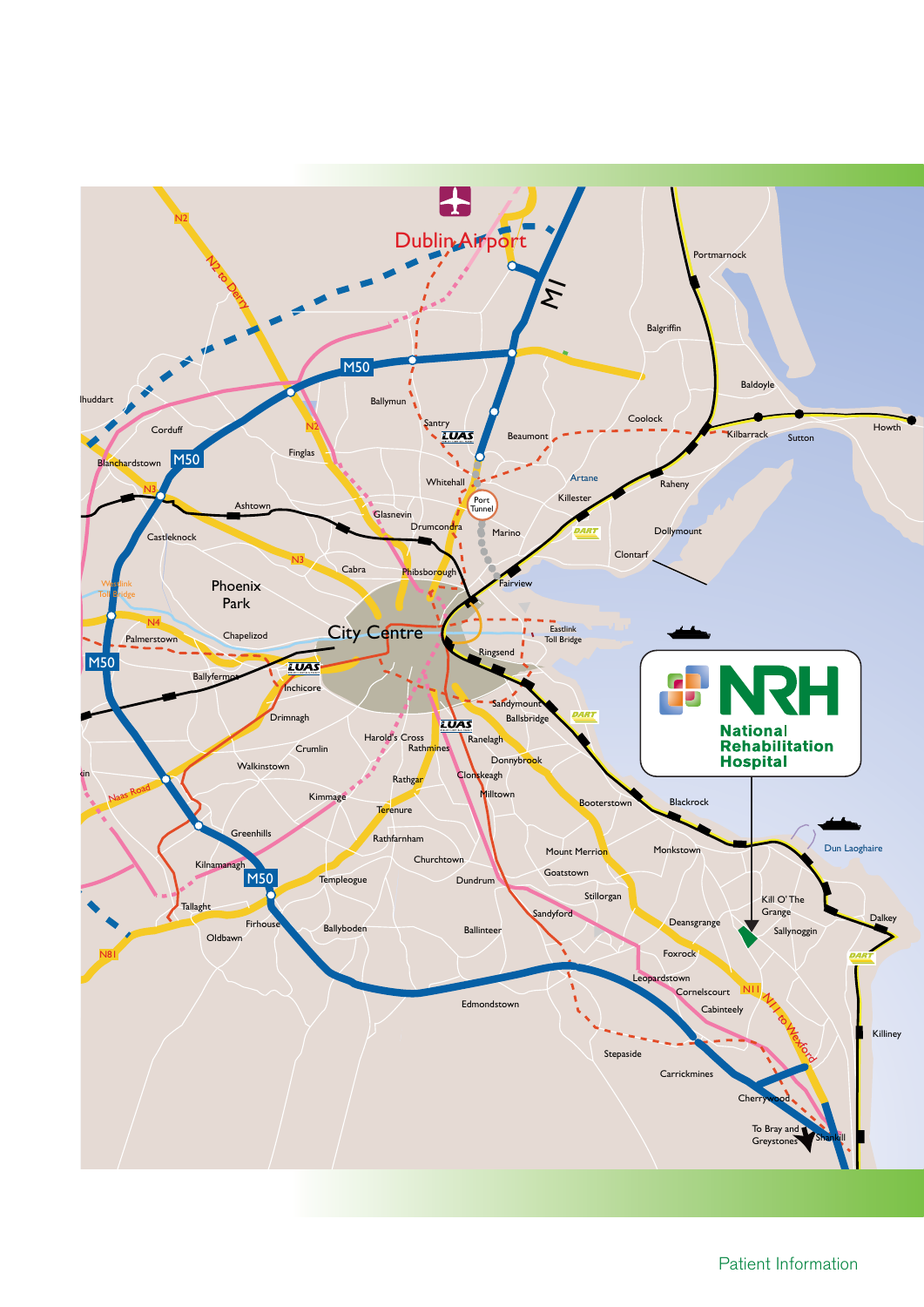## Public Transport Links

## **Bus Routes**

The following routes are all within walking distance of the National Rehabilitation Hospital.

| <b>Route</b>   | <b>Description</b>                                        | <b>Nearest Stop</b>                                   | <b>Approx distance</b><br>from NRH |
|----------------|-----------------------------------------------------------|-------------------------------------------------------|------------------------------------|
| $\overline{7}$ | O'Connell Street to<br>Loughlinstown / Cherrywood         | Junction of Rochestown<br>Avenue and Rochestown Park  | 1 kilometre                        |
| 7a             | O'Connell Street<br>to Mackintosh Park                    | Junction of Rochestown<br>Avenue and Rochestown Park  | 1 kilometre                        |
| 45a            | Dún Laoghaire (DART Station)<br>to Ballywaltrim           | Junction of Rochestown<br>Avenue and Sallynoggin Road | 0.3 kilometres                     |
| 46a            | Mountjoy Square / Parnell<br>Square West to Dún Laoghaire | Kill Lane and junction<br>of Rochestown Avenue        | 0.7 kilometres                     |
| 59             | Dún Laoghaire to<br>Mackintosh Park                       | Junction of Rochestown<br>Avenue and Johnstown Road   | 0.9 kilometres                     |
| 75             | The Square Tallaght<br>to Dun Laoghaire                   | Kill Lane and junction<br>of Rochestown Avenue        | 0.7 kilometres                     |
| 111            | Loughlinstown Park<br>to Dún Laoghaire                    | Junction of Rochestown<br>Avenue and Rochestown Park  | 1 kilometre                        |

#### All of the above routes provide a wheelchair accessible bus service.

Please note that some bus routes may leave you a considerable distance from the NRH entrance. Other routes service the hospital less frequently. Please check with Dublin Bus for details.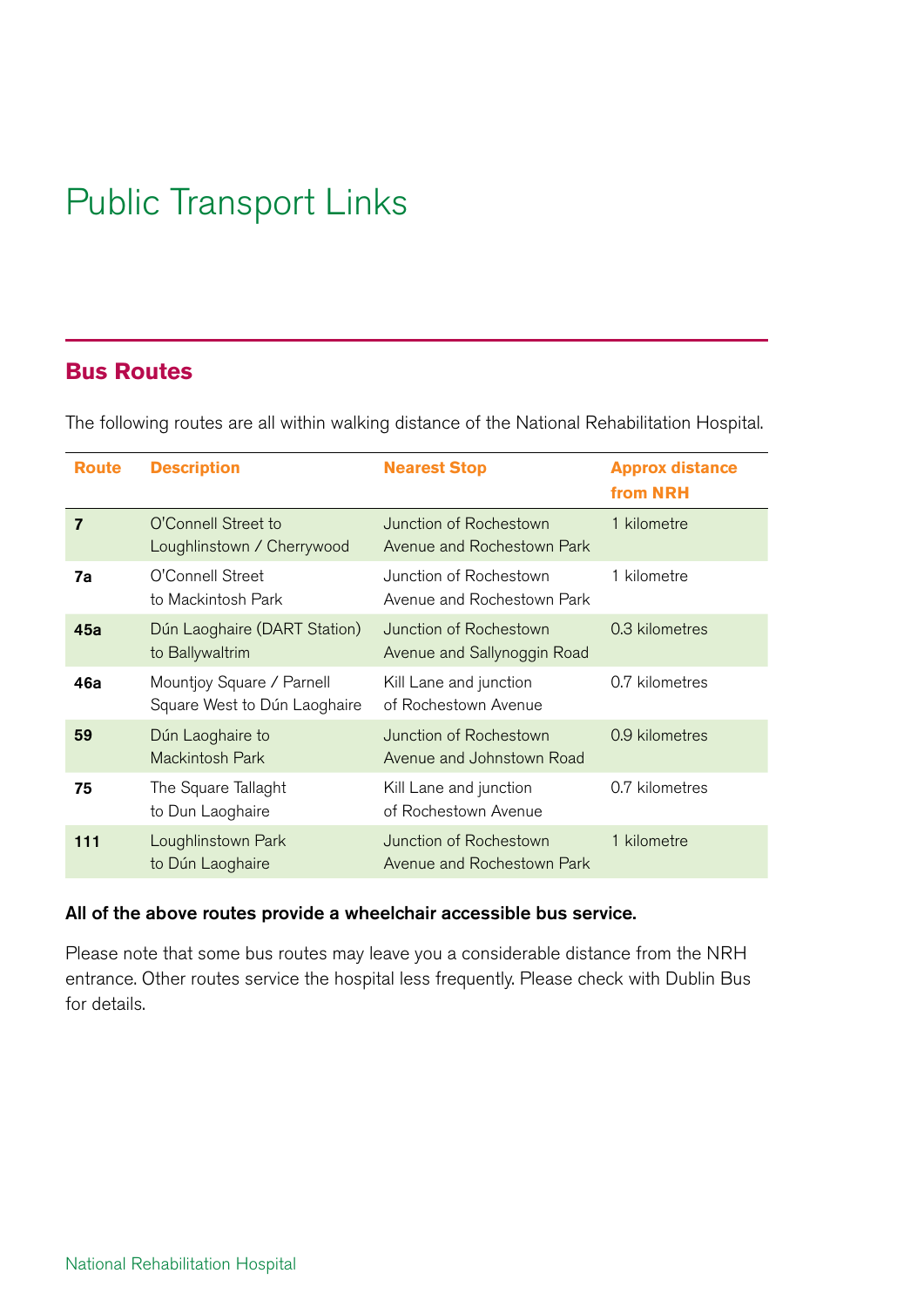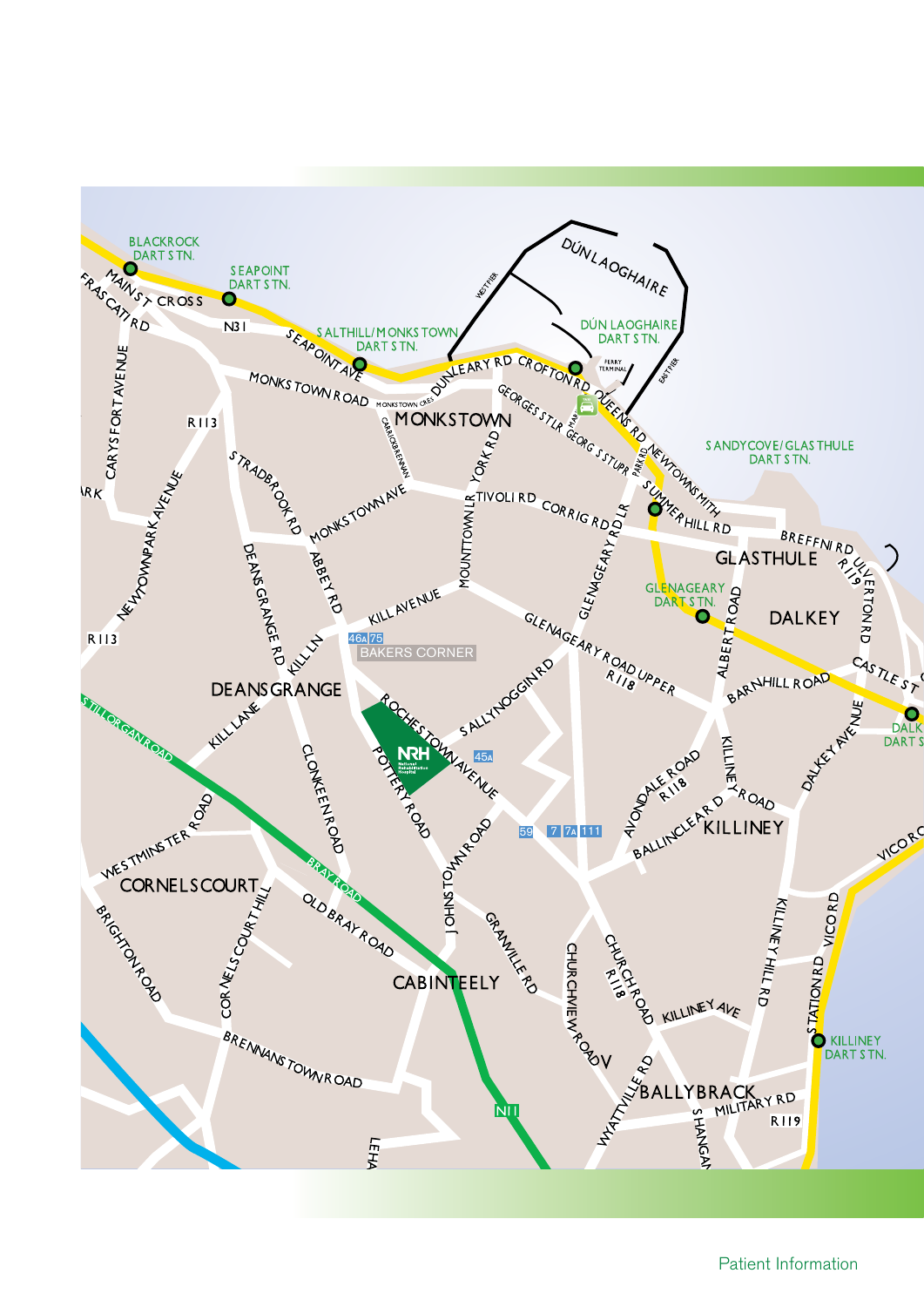## **Taxi**

A Taxi Service is available in Dún Laoghaire. The Taxi Rank is on **Marine Road**, opposite the shopping centre and 200 yards from the Railway/DART Station.

## **Further Information**

Additional information on getting to the NRH is available at www.dublinbus.ie and www.iarnrodeireann.ie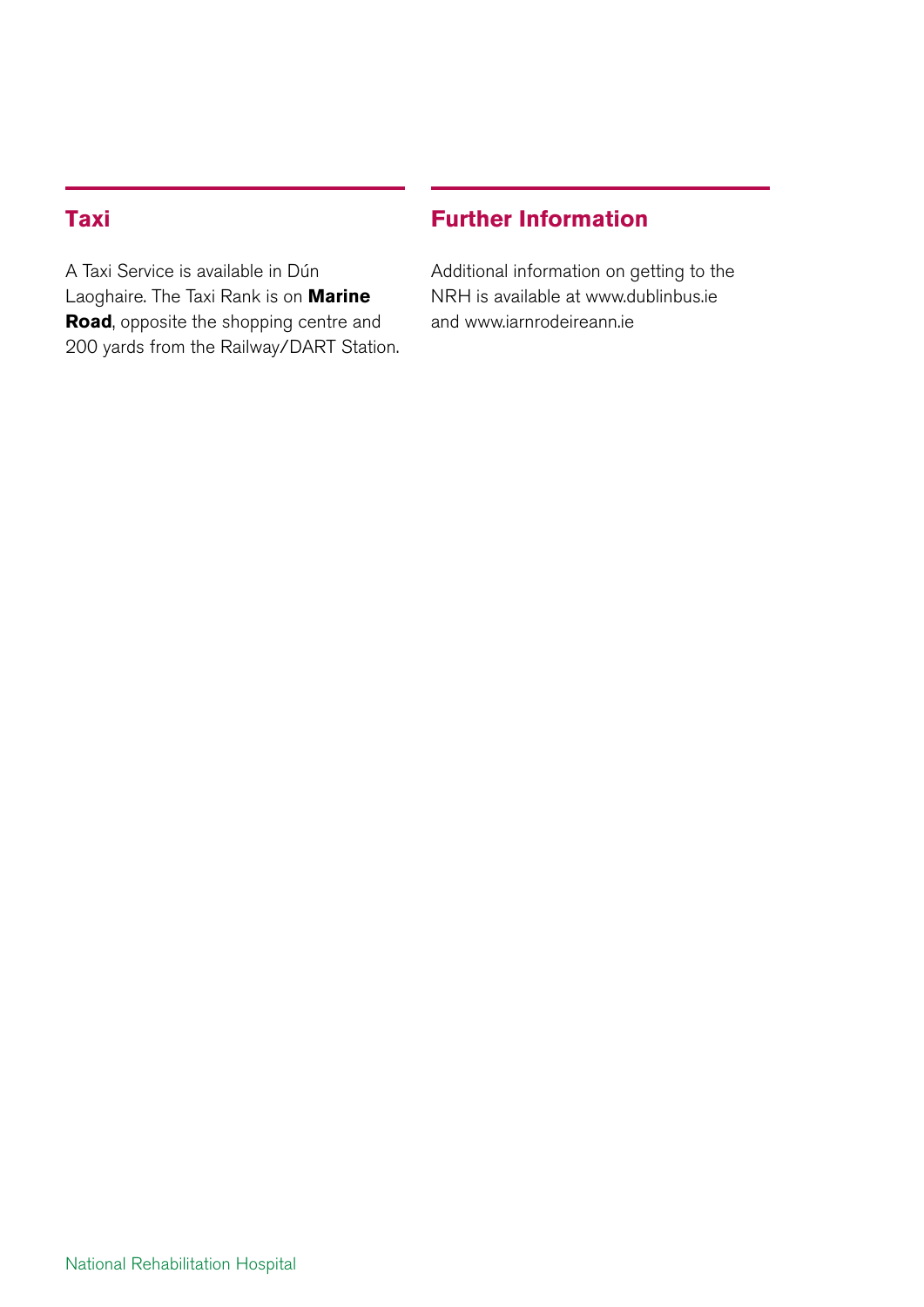# SECTION 1 About Rehabilitation

Rehabilitation is the process of learning new ways to become as independent as possible after your injury.



Patient Information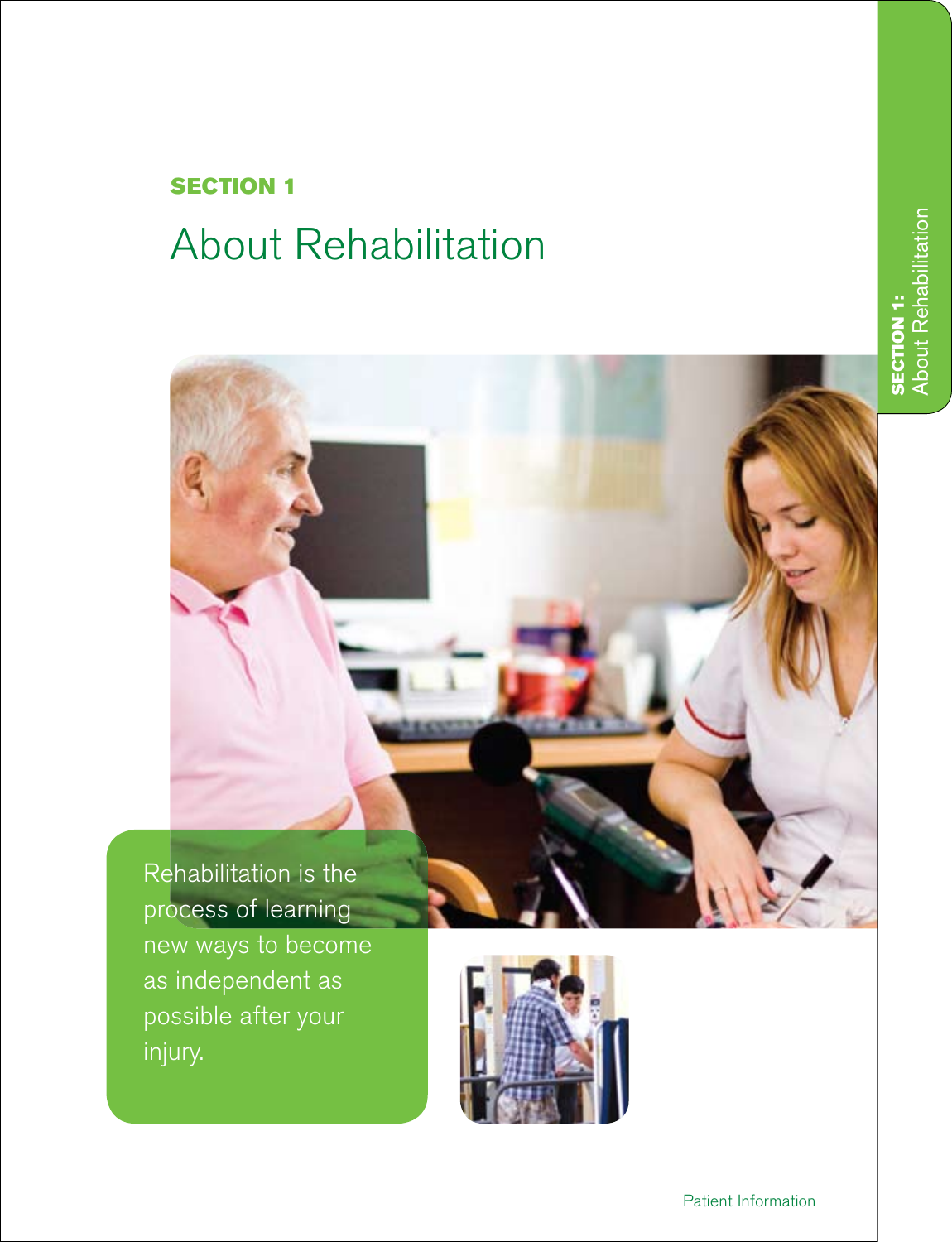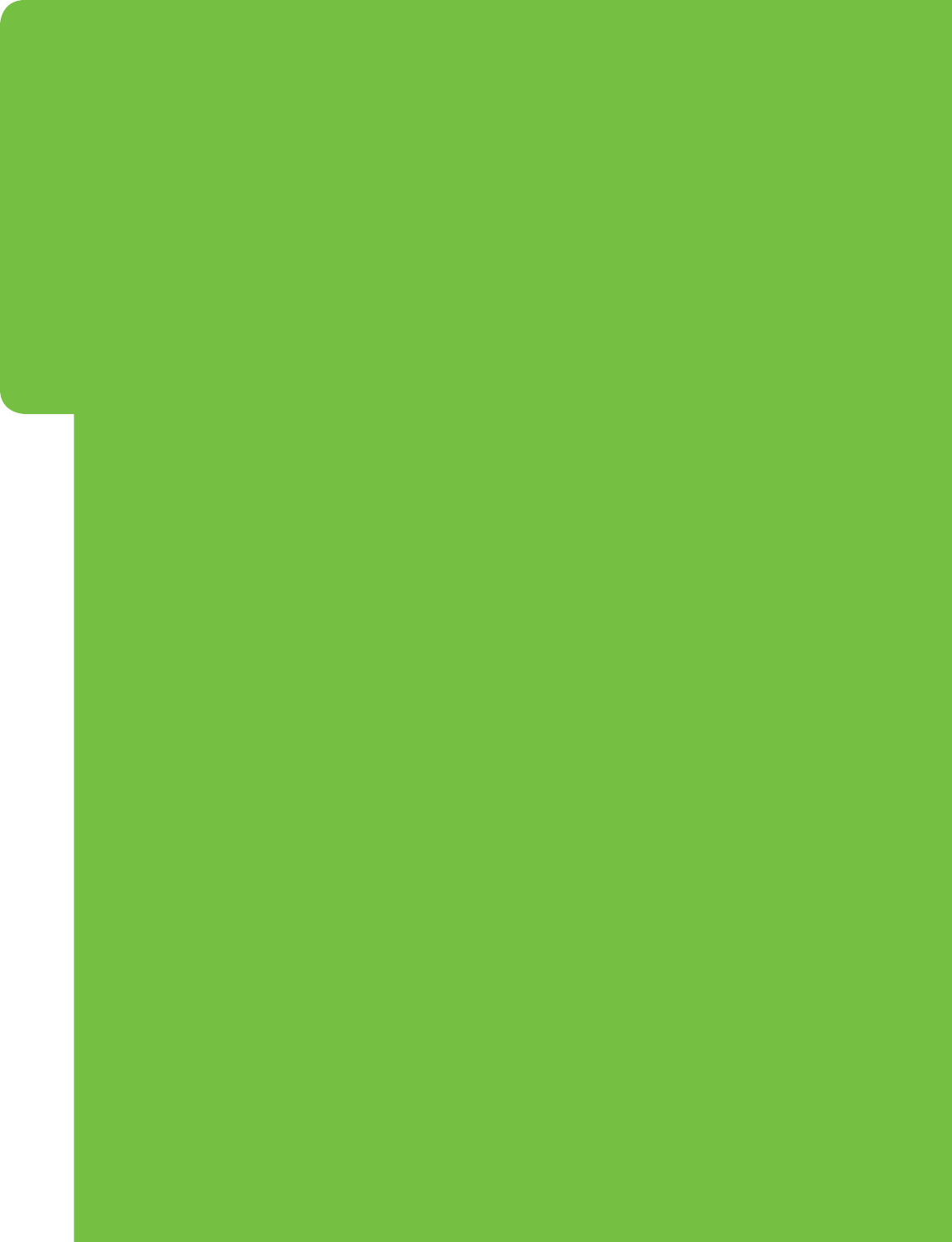### SECTION 1

## About Rehabilitation

## **What is Rehabilitation?**

Rehabilitation is a learning process. A range of rehabilitation specialists (your Rehabilitation Team) will work together with you and your family to help you adjust to your injury or illness and learn the skills needed to help you become as independent as possible.

Rehabilitation is an educational and therapeutic process through which you will learn and develop skills designed to:

- Help you achieve your personal rehabilitation goals
- Reach your safest level of independence
- Help you to participate meaningfully in family and community life.

#### **What is meant by Rehabilitation Goals?**

Setting goals is the best way to achieve a successful rehabilitation outcome. When starting your rehabilitation, it is helpful to think about what you want to achieve at the end of your programme. The goals you set with your rehabilitation team should be important to you, as well as realistic and attainable. Examples of a long term goal might be:

You and your family members are central to the rehabilitation process. Together with the rehabilitation team, you will make informed decisions about your personalised rehabilitation / treatment plan, followup care, home modifications and other individual needs.

- to live independently at home;
- to return to work, driving, study;
- to improve your mobility, speech, memory.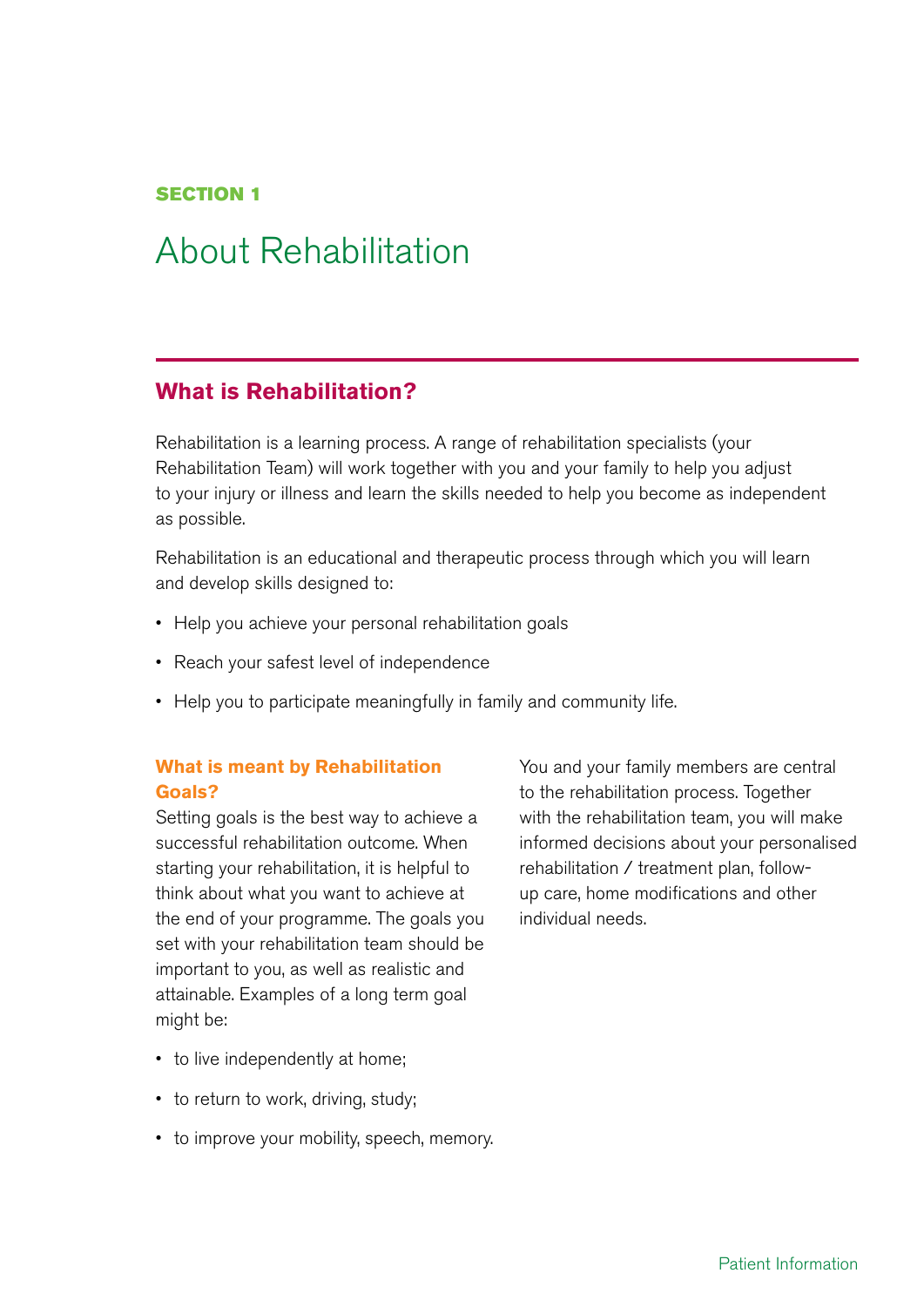#### **Programmes of Care**

At NRH, rehabilitation programmes are tailored to meet the needs of individual adult and paediatric patients; they include:

- • **The Brain Injury Programme** (for patients with traumatic and nontraumatic brain injury, stroke and other neurological conditions)
- • **The Spinal Cord System of Care** (for patients with traumatic and non-traumatic spinal cord injury)
- • **Prosthetic, Orthotic and Limb Absence Rehabilitation** (POLAR) **Programme** (for patients who have lost a limb through illness or injury)
- • **Paediatric-Family Centred Rehabilitation Programme** (for children with brain injury, spinal cord

injury and limb absence)

Patients can be admitted to the Inpatient Service for a full schedule of rehabilitation treatment and education, or for a short assessment or review period.

In addition, assessments, reviews and rehabilitation treatment programmes may also be offered through our **Outpatient Service** as appropriate.

## **Who is on my Rehabilitation Team?**

Your rehabilitation team is made up of rehabilitation specialists from a range of disciplines. You may also hear them referred to as your interdisciplinary team. They will work with you to help you achieve your rehabilitation goals.

Communication between you and the team is very important. It means working together, sharing ideas, suggestions and constructive feedback. We all work toward the same goal: that is, to help you to become as independent as possible.

You are the most important member of the team. During your rehabilitation you will:

- Develop your rehabilitation goals with the team
- Participate in treatment activities and education sessions
- Work with your team to achieve your personal rehabilitation goals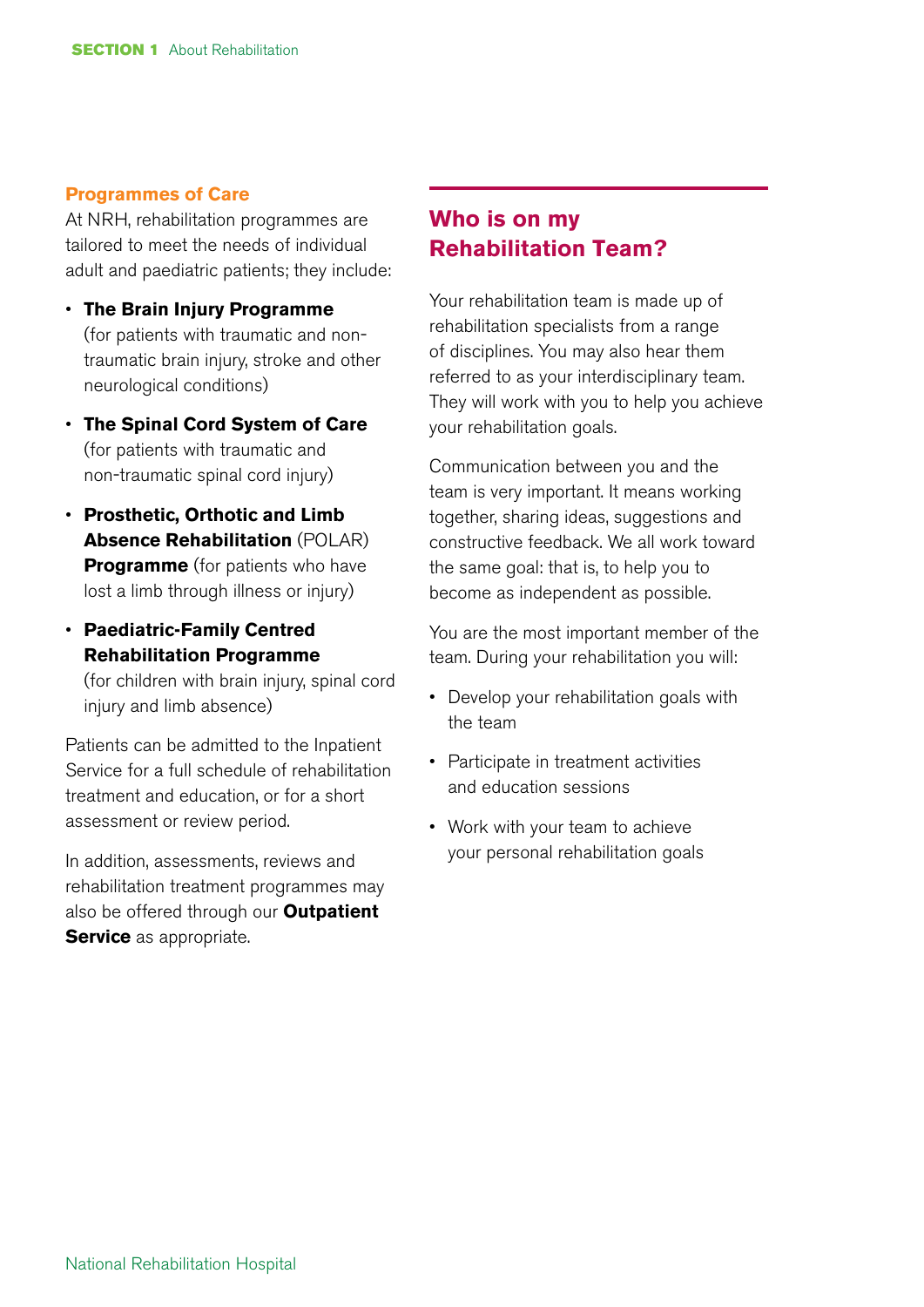

Other members of your team may include the following people. You may want to write their names beneath their roles (listed in alphabetical order):

#### **Consultant in Rehabilitation Medicine**

- The Consultant in Rehabilitation Medicine is responsible for the overall treatment and coordination of your medical care while you are at the NRH.
- Medical Registrars support the Medical Rehabilitation Consultants and, with Senior House Doctors, will provide your day to day medical care during your stay.
- Your Consultant may refer you to other Specialist Consultants, for example Orthopaedics, Urology, Plastic Surgery, Radiology, or Psychiatry.
- • Your medical team will liaise with your GP, the referring consultant or other treating consultants regarding your care.

#### **Nursing – Rehabilitation Nurse**

- • Nursing staff provide care, support and encouragement throughout your stay and provide an important communication link with other members of the team.
- Helps you practice what you are learning in therapies and teaches you and your family how to handle your personal care.
- • Educates you about your medications.
- A Clinical Nurse Specialist in Sexuality is available to provide counselling to you and relevant others on the impact of your injury on sexuality.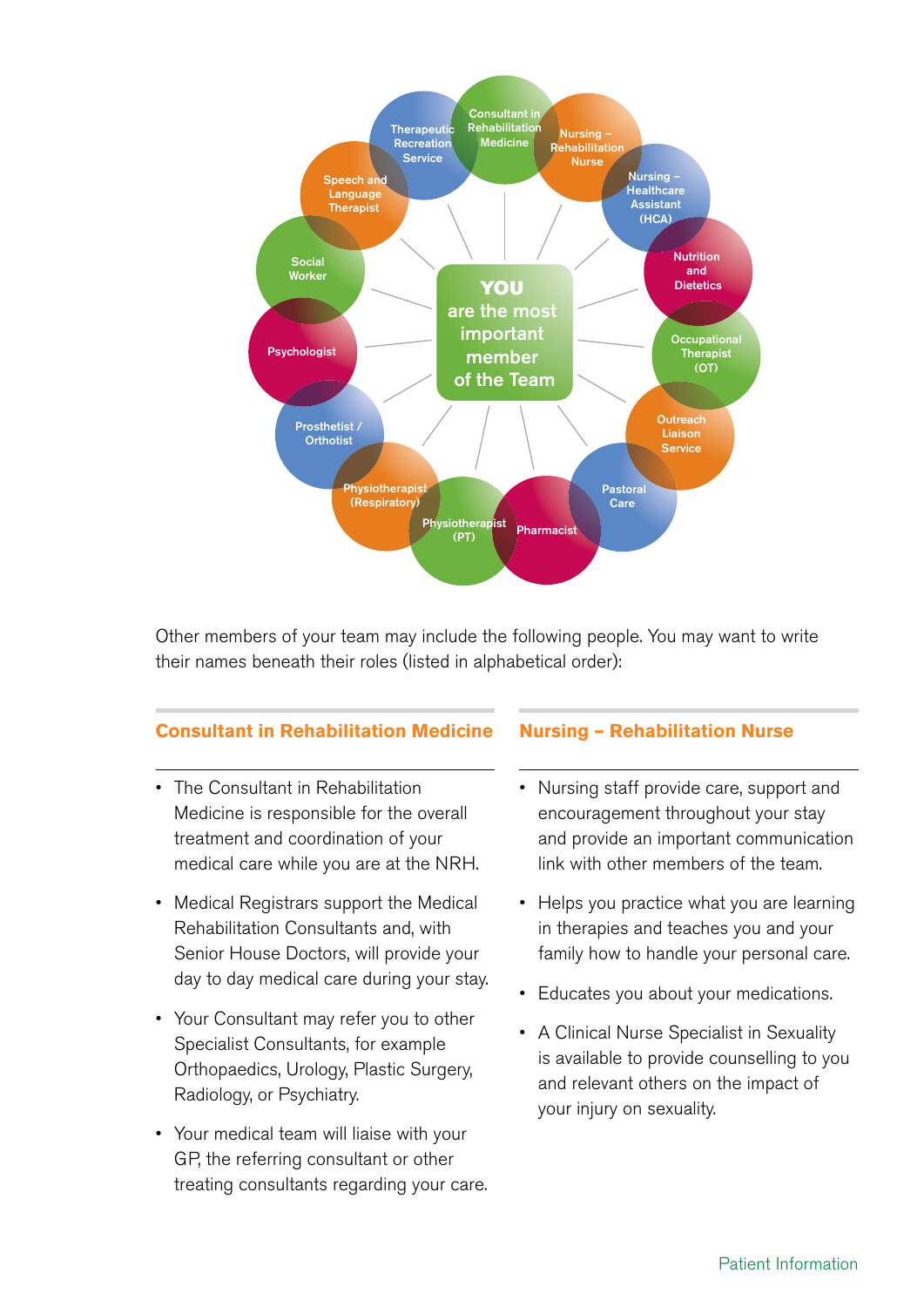#### **Nursing – Health Care Assistant (HCA)**

- The Health Care Assistant (HCA) provides care and general assistance to you during your stay.
- Assists you in doing certain daily tasks as you progress through your rehabilitation such as dressing, toileting, showering and feeding.

#### **Nutrition and Dietetics**

- The Dietitian assesses your nutrition.
- • Helps you manage your dietary needs.
- Promotes healthy eating habits and provides education on how to stay healthy.
- • Provides individual assessments and diet plans as required.

#### **Occupational Therapist (OT)**

- Helps you to regain skills used in daily living activities such as: dressing or bathing, work and hobbies.
- Helps you to identify equipment that will assist you to do daily living activities, for example, bathing equipment or adaptations for your computer.
- • Assesses your home, work, and/ or school setting, and then suggests modifications that will make it easier for you to carry out daily tasks.

#### **Outreach Liaison Service**

- The Liaison Co-ordinators provide a link between the hospital, home, and your healthcare professionals.
- They act as your advocate and liaise with referring hospitals to assess and evaluate your readiness and suitability for admission to a Rehabilitation Programme.
- Following discharge from NRH, the Liaison Co-ordinator continues to be available for advice and support for you, your family, and community healthcare professionals.

#### **Pastoral Care**

- The Chaplains visit with patients and offer confidential listening support and advice.
- Provide spiritual and pastoral care support to patients and their families.
- • Will assist you if you wish to contact representatives of other faiths.

#### **Pharmacist**

- Reviews your medications.
- Helps you to understand your medications and how to take them.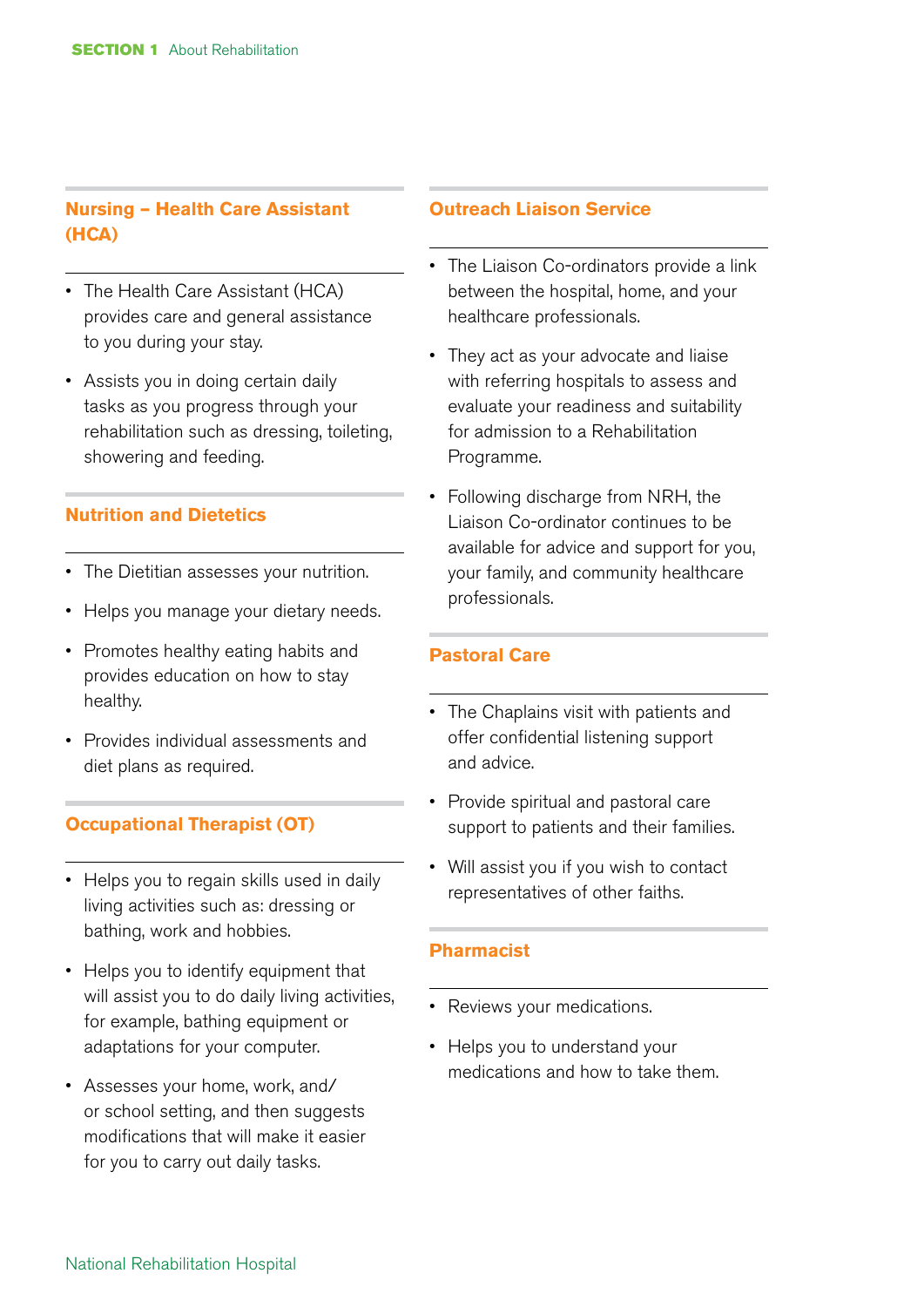#### **Physiotherapist (PT)**

Your physiotherapist will develop a specific programme for you which will aim to:

- Improve your flexibility, strength, and exercise tolerance.
- Teach and help you to practise skills and techniques to maximise your functional ability and independence.
- • Optimise your mobility and assess for and prescribe appropriate mobility equipment.
- Treat and manage pain.
- Refer you to other physiotherapy departments such as Sports and Fitness or Hydrotherapy.

#### **Physiotherapist (Respiratory)**

- Monitors the health of your lungs.
- Provides treatments to keep your lungs clear.
- • Assesses the need for respiratory equipment.

#### **Prosthetist / Orthotist**

- • Produces and fits all prosthetic limbs, plastic cosmetic appliances and other prosthetic devices.
- Helps you learn to wear and use your prosthesis correctly.

• Provides follow-up care post discharge in the NRH Outpatient Clinic or regional Prosthetic Clinics located around the country.

#### **Psychologist**

- Assists you and your family to come to terms with the effects of the difficulties you may experience as a result of your injury/illness.
- Helps you identify your own resources and coping mechanisms for dealing with the effects of your injury/illness.
- • Provides input on the assessment and management of mood, behaviour, thinking skills, memory, attention and organisation as required.
- Provides specialist neuropsychological assessment if you have sustained a brain injury.

#### **Social Worker**

- • Gives emotional support to you and your family.
- Helps you solve personal problems that may arise.
- • Acts as a co-ordinator of your care at NRH.
- • Assists you with discharge planning.
- • Gives you and your family information you may need in the future about community agencies.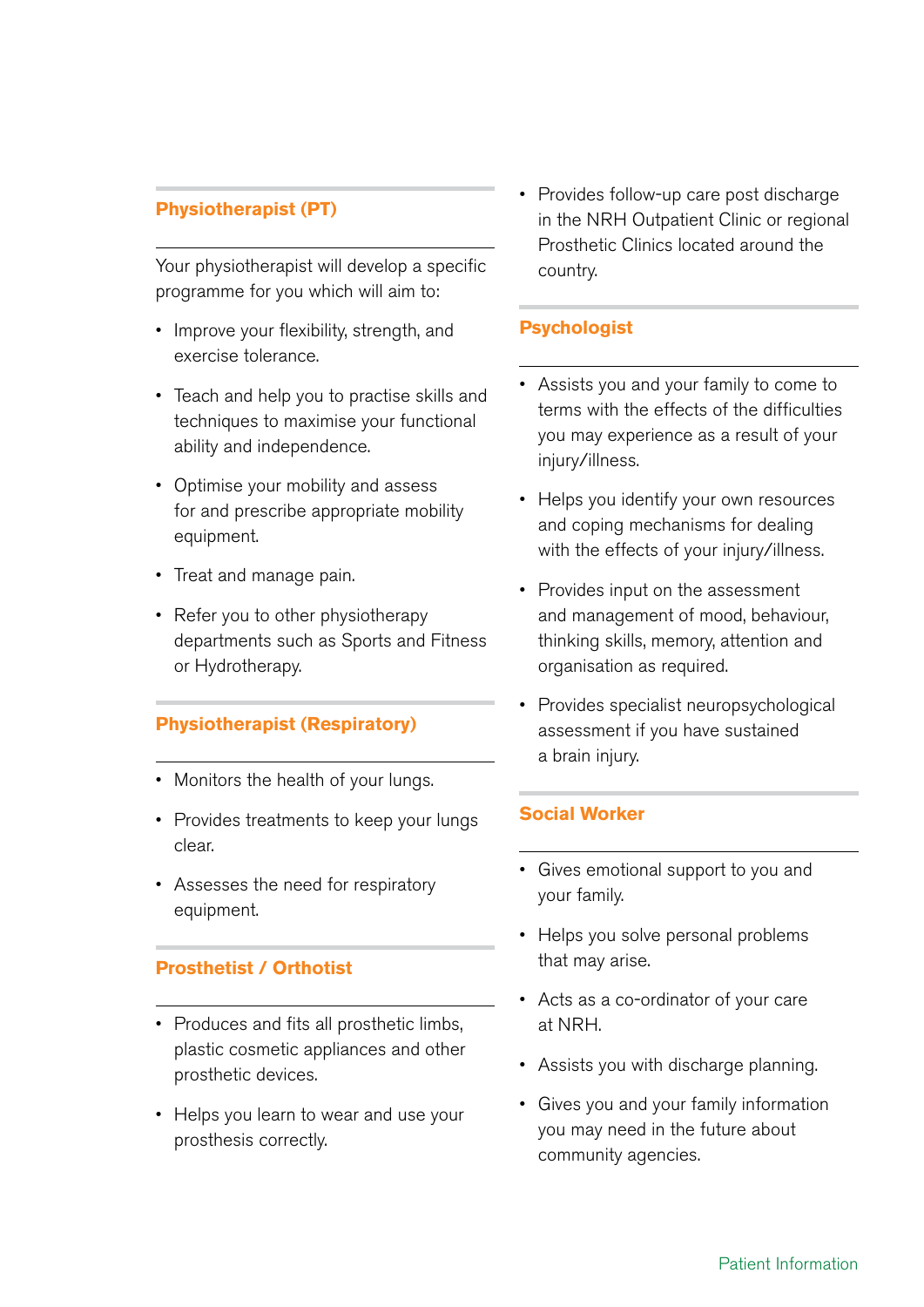#### **Speech and Language Therapist**

- • Assesses and treats any communication difficulties that you may experience as a result of your injury / illness. Communication skills include speaking, understanding, reading and writing.
- • Assesses and treats swallowing difficulties that you may experience as a result of your injury / illness.
- • Provides education and support to you and your family about your communication and swallowing skills.
- Provides advice and training on supportive communication devices. An example is a computer that speaks a word or sentence when you touch a button.

#### **Therapeutic Recreation**

• Organises a variety of activities in the evenings for patients. These activities are designed to complement your rehabilitation programme and enable you to develop specific skills.

## **What will happen during my Rehabilitation?**

#### **Initial Team Assessment**

- • Your interdisciplinary team assessment begins soon after you are admitted to the NRH. Your team will include rehabilitation specialists from a range of disciplines.
- Team members will review your assessment results with you and help you to identify realistic goals for your rehabilitation programme.

#### **Treatment Planning Conference**

- Your team will develop an individualised Treatment Plan containing your rehabilitation goals.
- • An estimate will be made of the time needed to complete your treatment plan – this is your estimated discharge date.
- Any specific needs relating to your discharge will be identified.
- The outcome of this conference will be discussed with you to make sure you agree with the treatment proposal.

#### **Team Conferences**

- • Your treatment plan is reviewed and updated to monitor progress towards achieving your rehabilitation goals.
- • Your team will keep you and your family updated on progress towards achieving your goals.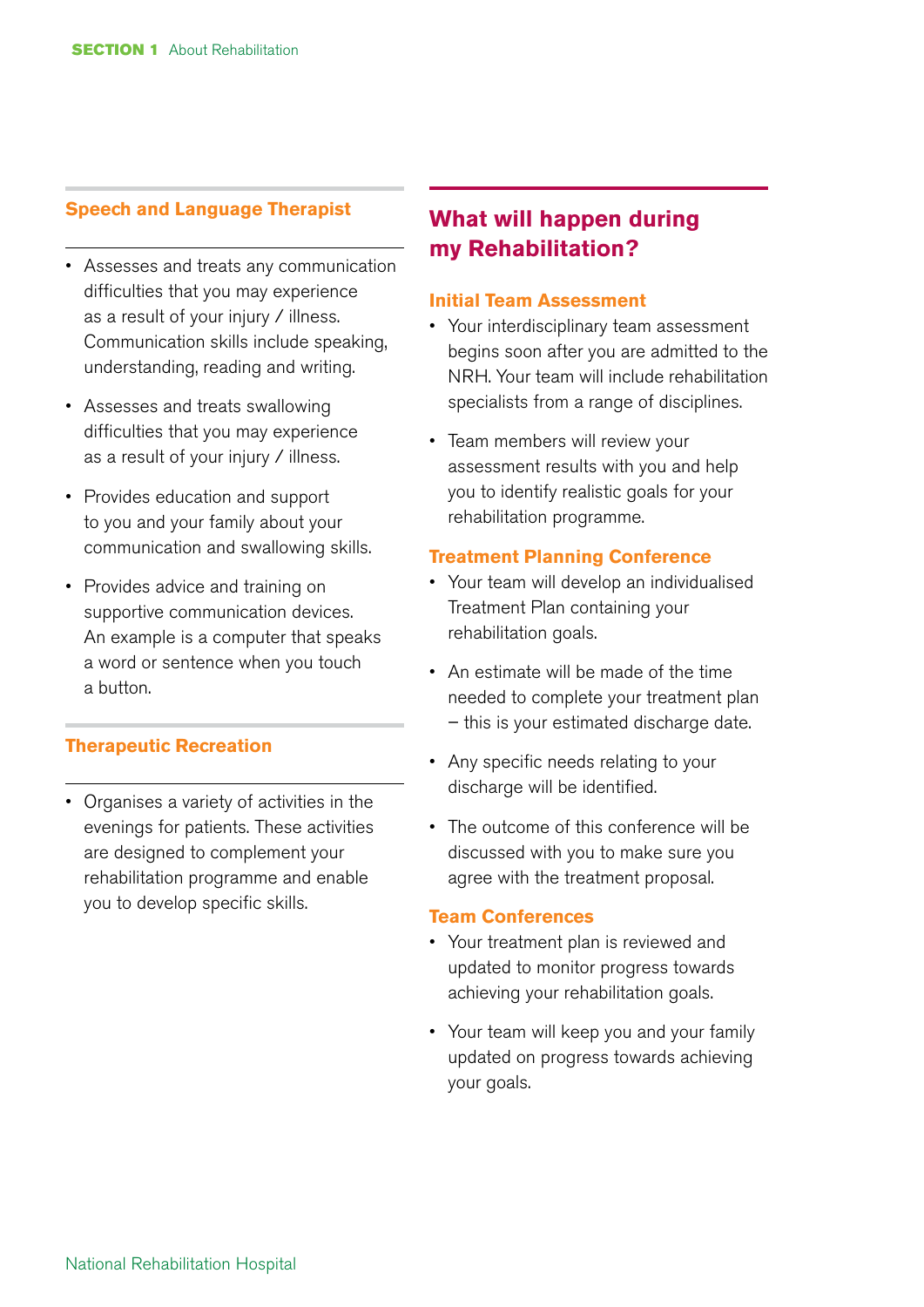#### **Family Conferences**

- Every patient is offered the opportunity to invite their family to meet with team members to discuss progress, rehabilitation goals and the discharge plan.
- This provides an opportunity for you and your family to receive feedback and to raise any concerns or questions you may have with the team.

#### **Treatment Programme**

- Your therapy sessions may start as early as 8.00am and continue until late afternoon, from Monday to Friday.
- Evenings and weekends at NRH allow time for you to practice your skills with the support of family and nursing staff.

#### **Therapeutic Weekend Leave**

• Where appropriate, therapeutic weekend leave may be incorporated into your rehabilitation programme to enable you to practice the skills at home that you have learned in the programme, and also to help you to gradually become involved again in your own community.

#### **Patient/Family Education**

- Education sessions are provided to give you and your family essential information about your care.
- Education may be given individually or in a group.
- Information on education sessions is available from your team.

## **Your Admission to NRH**

We will notify you by phone or in writing about when to come to the hospital. We will try to give you as much notice as possible of your proposed admission date.

If due to exceptional circumstances you cannot attend at the time and date given, please telephone the Admissions Office Tel: (01) 235 5238.

### **Admissions Office opening times:**  Monday to Thursday: **9am to 1pm** and 2.00pm to **5.**00pm

#### Friday:

**8am to 1.00pm** and **2.00pm to 4.00pm**

#### **On Your Arrival**

If you are being admitted from home please report to the Hospital's main Reception. From there you will be directed to the appropriate ward. We ask that patients arrive by 2.00pm where possible.

If you are being admitted from another hospital, you will be taken directly to the appropriate ward.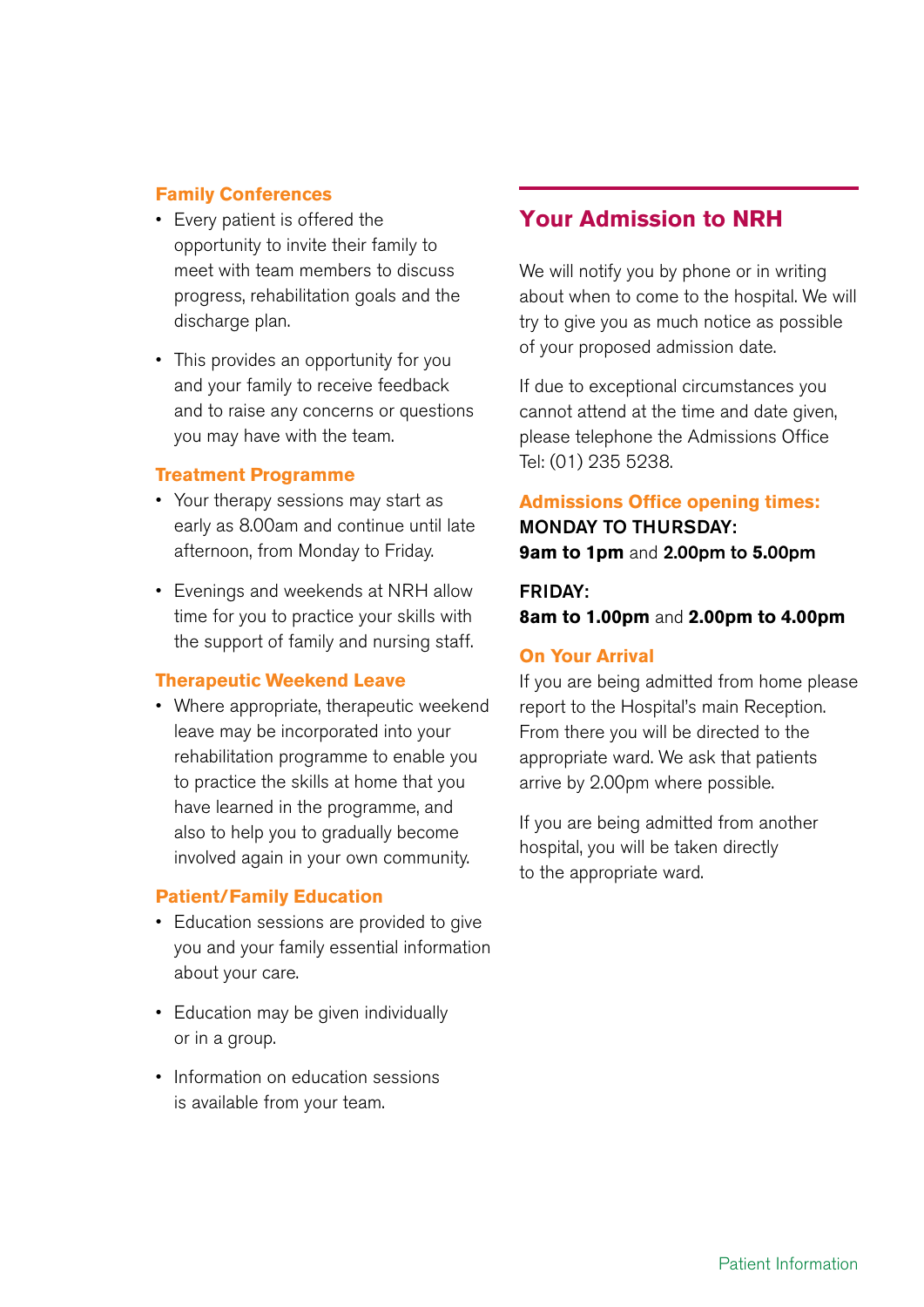

**CLERANT** 

Team members will review your assessment results with you and help you to identify realistic goals for your rehabilitation programme.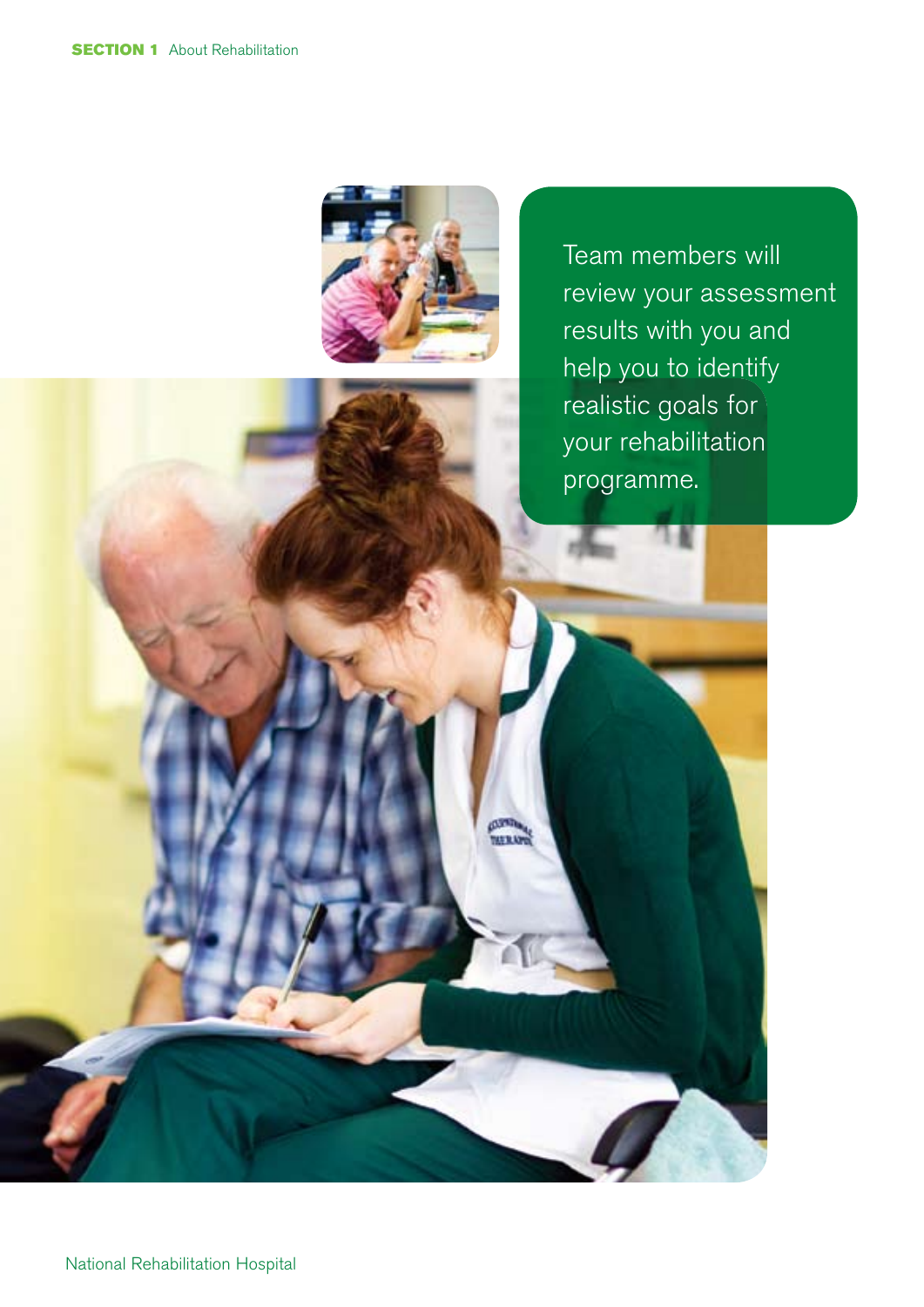#### **What to Bring With You**

The following items should be brought with you on admission:

- Medications & prescriptions
- • Splints
- Walking aids
- • Communication aids
- If you use reading glasses please bring them with you

If you have a wheelchair, bring your cushions and both footplates with you.

Your name should be clearly marked on each item before you arrive.

#### **Clothing**

You should wear comfortable clothing during your daily activities. Your clothing should be clearly marked with your name using a permanent marker.

- • 3 tracksuits or slacks
- Warm jackets (loose fitting)
- • Jumpers or T-shirts
- Underwear
- Socks/stockings/tights
- 1 or 2 pairs of comfortable shoes/ trainers/runners (ideally not new ones)
- • Pyjamas or Nightdress (Nightwear must be made of non-flammable material)
- Swimming togs for Hydrotherapy may be necessary.

#### **Toiletries**

- Toothbrush and paste
- Facecloth, soap and shampoo
- • Hairbrush and comb
- Roll on deodorant (not sprays)
- Shaving cream and razor

You will need toiletries on an on-going basis.

#### **Medications/Prescriptions**

Before your admission, ask your family Doctor or GP to provide you with an up-to-date prescription.

Give this prescription to the doctor or the nurse when you arrive on the ward. Tell the doctors and nurses of any over the counter medicines, vitamins or complementary medicines that you are taking.

#### **Allergies**

Tell your doctor and nurse about allergies you have, or unexpected reactions you have had to medicines in the past. Remember to let them know about food allergies or any other allergies you may have.

#### **Special Dietary Requirements**

If you are on a special diet, please bring with you any dietary information, diet sheets or any special dietary products you may have.

#### **Medical Card**

Please bring your medical card with you and present it to the nurse when you arrive on the ward.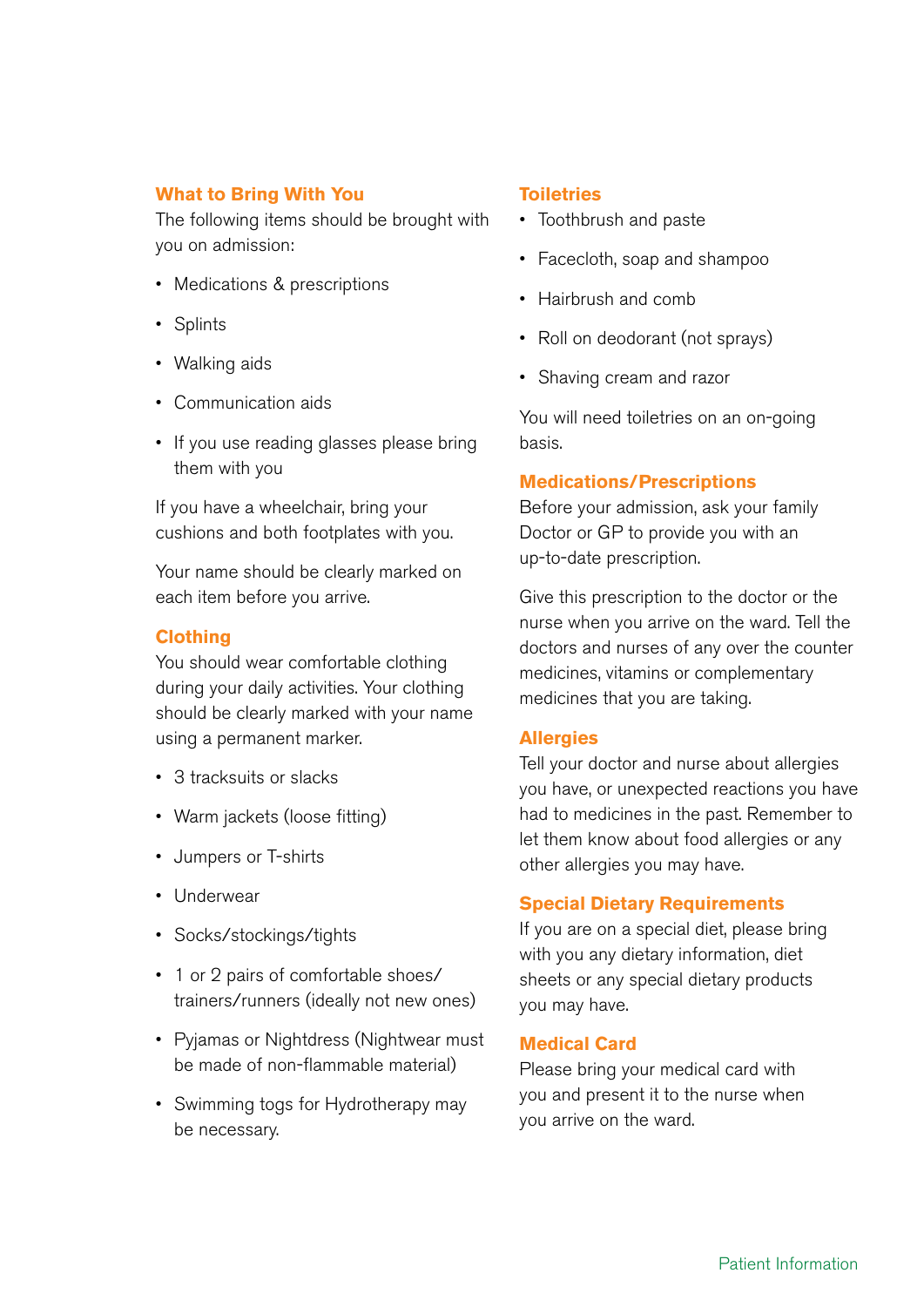#### **Social Welfare Certificates**

If you need Social Welfare Certificates these will be issued to you on request by the Social Work Department. Please bring your P.P.S. Number (formerly known as P.R.S.I. Number) with you.

#### **Property and Valuables**

You are discouraged from bringing money, jewellery or other personal items with you. If you are unable to organise a family member or a friend to take your valuables home, they should be given to the nurse who will store them in the hospital safe.

The hospital cannot accept any responsibility for loss of items not recorded by the staff and stored in the safe.

## **Visitor Guidelines**

Visiting time is regarded as an important part of your day. As you will be involved in therapy sessions both morning and afternoon from Monday to Friday, we ask that your visitors cooperate with the visiting hours listed below.

#### **Visiting Times**

Monday to Friday: **6.30pm to 9.30pm**

#### Weekends / Bank Holidays: **2.00pm to 4.30pm 6.30pm to 9.30pm**

Visitors are asked not to bring alcohol to patients and to remember that smoking is not allowed in the hospital. To encourage healthy eating, we suggest avoiding gifts of sweets, chocolate and sugary drinks. Gifts such as fruit, music, books and magazines may be more suitable.

To avoid introducing infection to the wards, visitors should refrain from visiting if they are suffering from colds, flu or infections. Visitors are asked to use the handwash gels located at the entrance to all wards to maximise infection control.

If children are visiting relatives, they must be supervised at all times.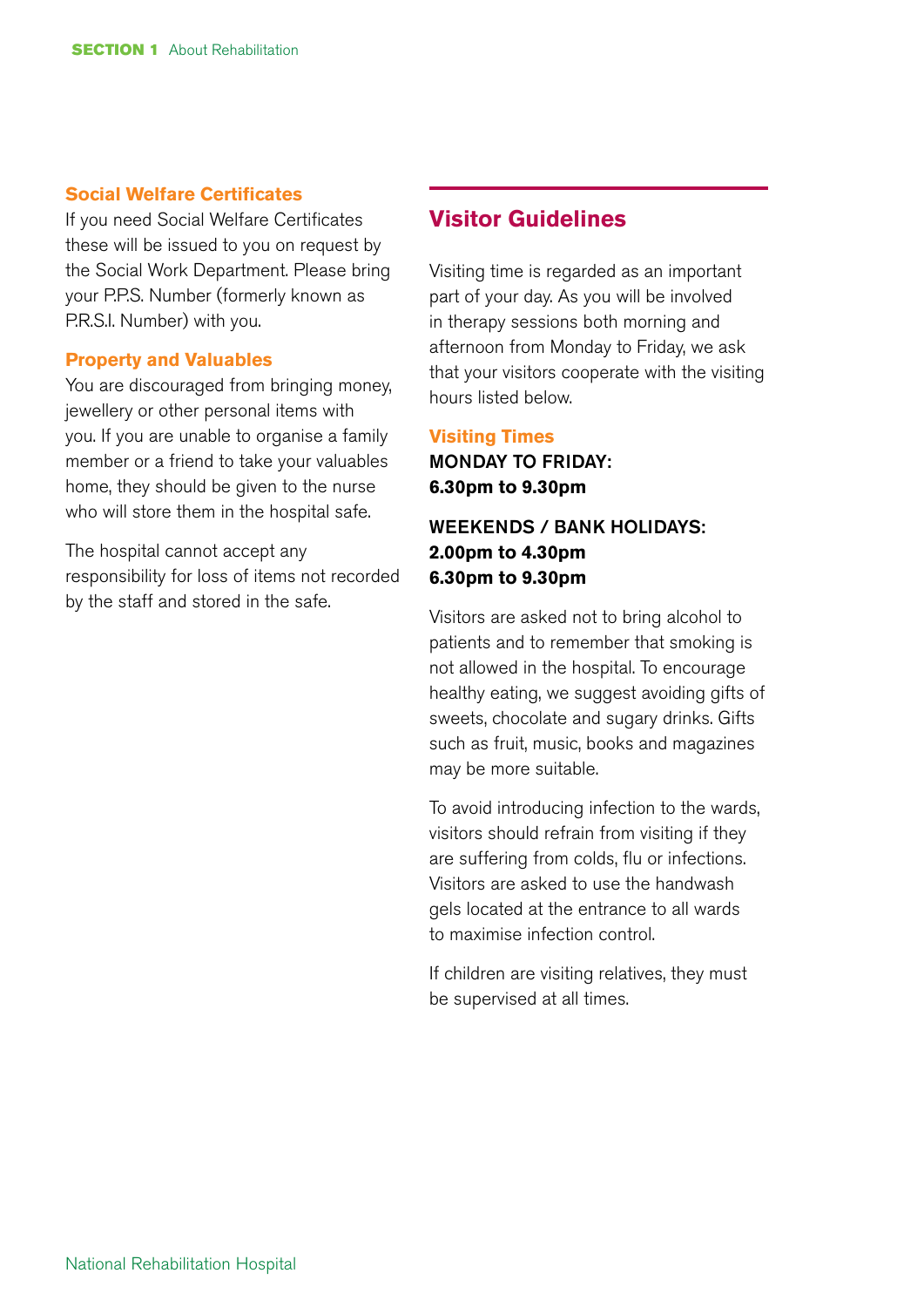## SECTION 2

# Hospital Services and Facilities

It is important to be considerate of other patients and hospital staff during your stay.

 $\overline{\mathcal{D}}$ 



Patient Information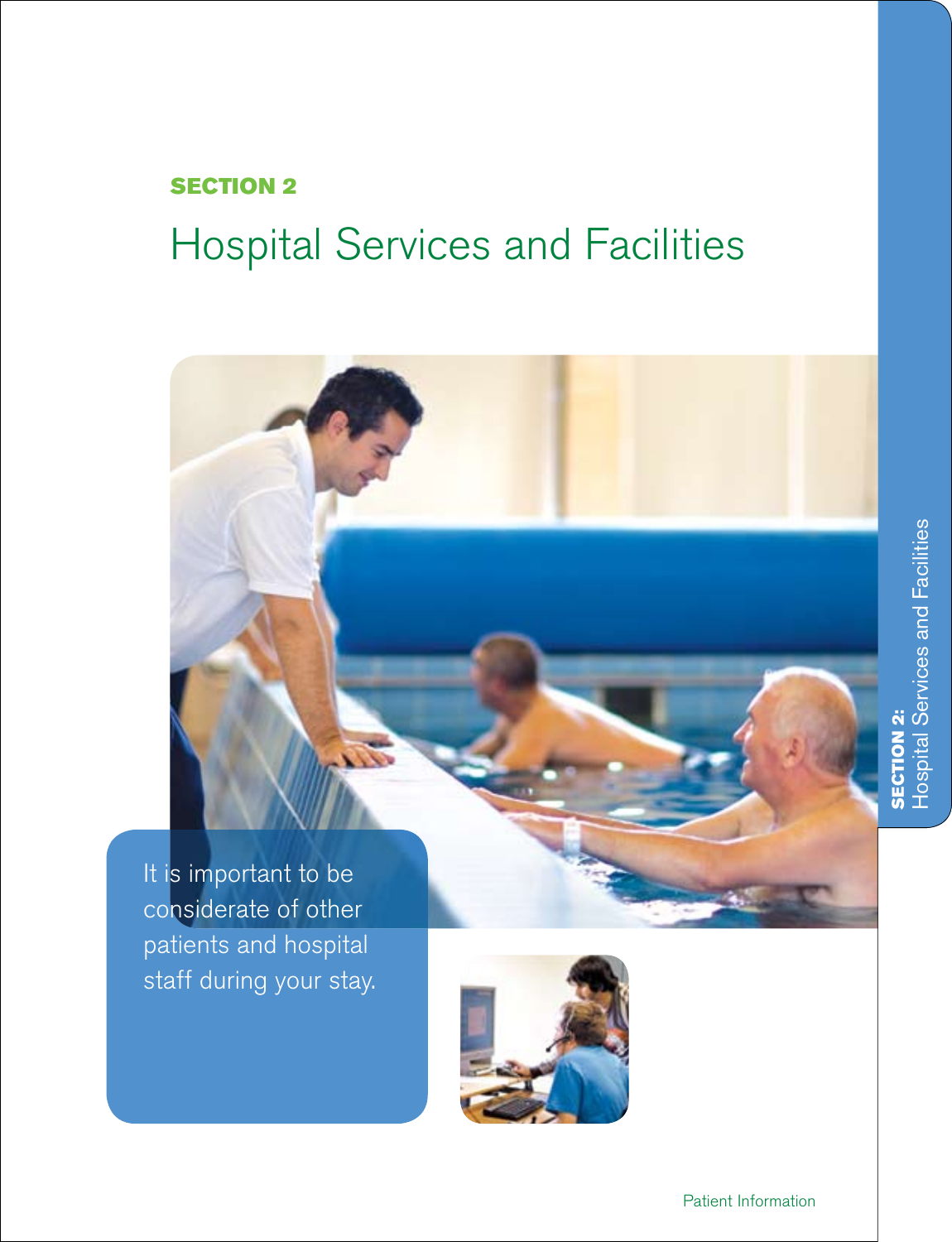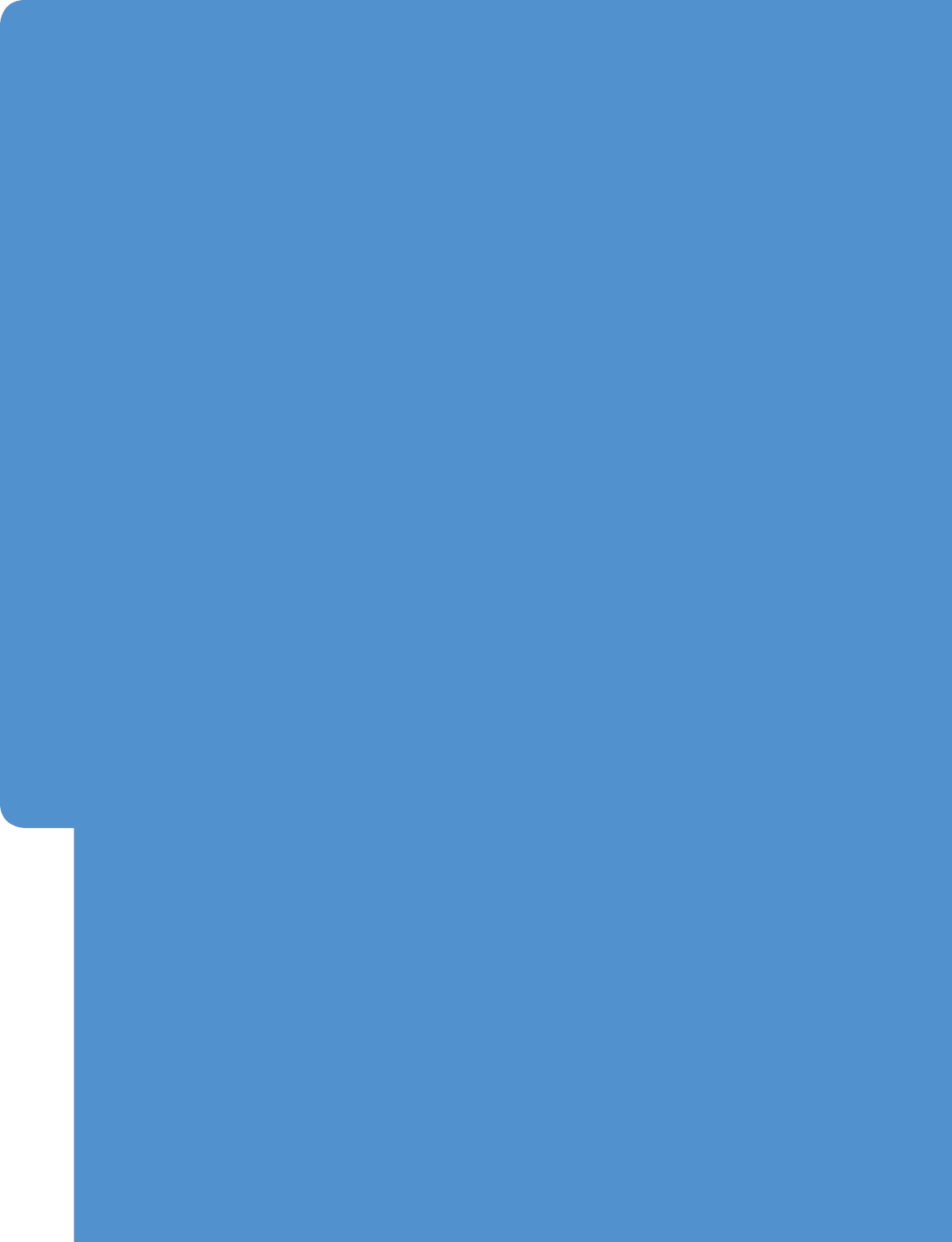#### SECTION 2

## Hospital Services and Facilities

## **Ward Routine**

Each ward has a daily routine that is planned to allow the nursing and medical staff to look after you as efficiently and effectively as possible. Your team will plan your therapies to fit in with the ward routine.

It is important to be considerate of other patients and hospital staff during your stay. Please follow the hospital's rules and regulations – these include respecting other people's property, and keeping the noise level to a minimum (for example, by using headphones when using a personal radio or TV). The staff on your ward will explain the routine to you on your arrival.

#### **Call Bell**

A call bell is located at each bedside and there is an orange pull cord in every toilet or shower area. For your safety, use the call bell or pull cord to call the nurse or healthcare assistant if you need help.

#### **Meals and Mealtimes**

Most meals are provided in the Patients Canteen. If you are unable to go to the Patients Canteen your meals will be served on the Ward.

The Patients Canteen is located on the lower ground floor. Opening times are:

#### Monday to Friday:

|         | Breakfast: 8.45am to 9.30am |
|---------|-----------------------------|
| Lunch:  | 12.30pm to 1.30pm           |
| Supper: | 4.45pm to 5.30pm            |

#### Weekends:

**All meals are served on the wards at weekends**

#### **Laundry**

During your stay, towels and linen are provided by the hospital.

If your relatives/carers can visit regularly, we ask that your laundry be taken care of at home. In an emergency please talk to a member of the ward staff who will advise you accordingly.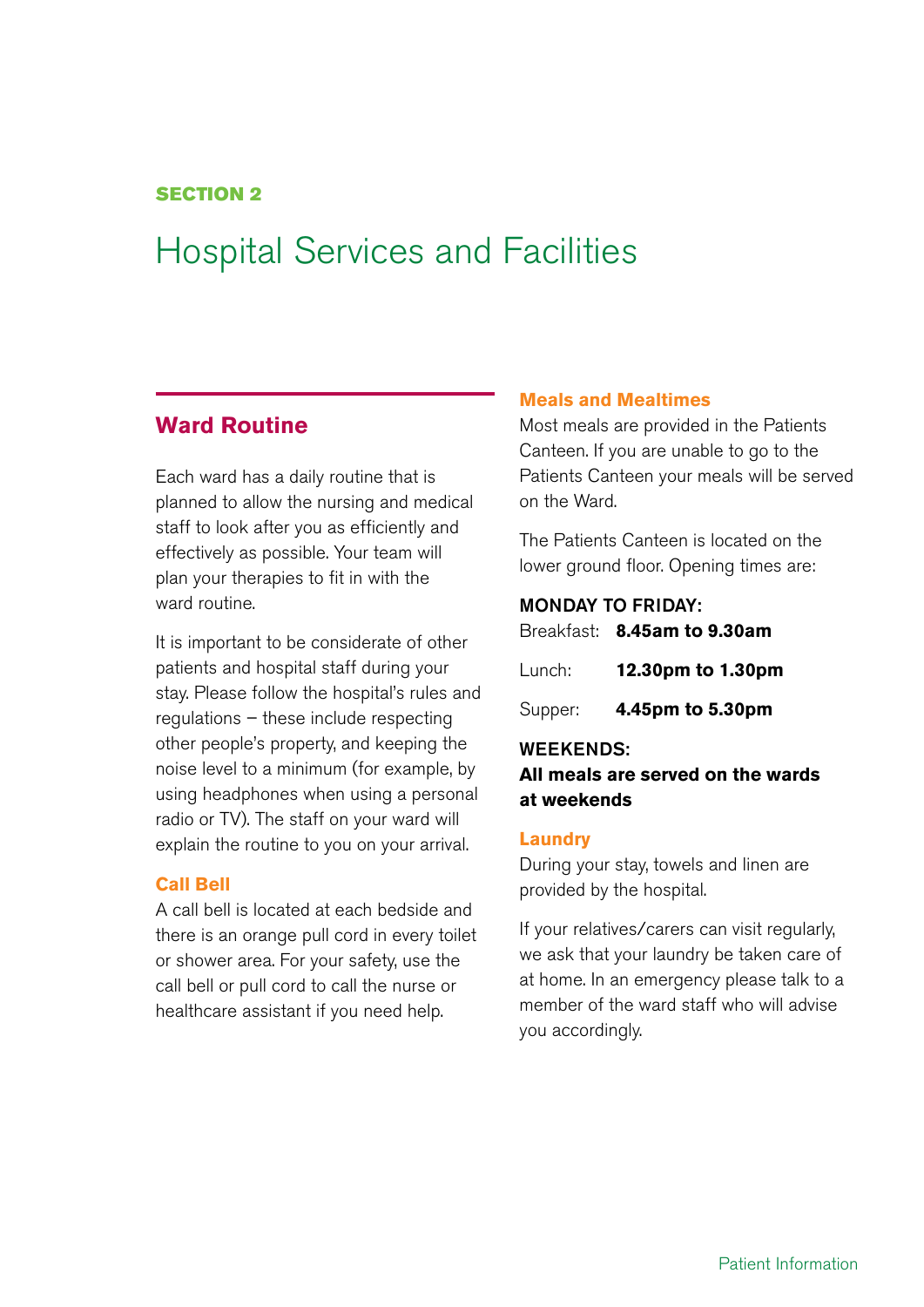#### **Social Outings**

Social outings are an important part of rehabilitation. However, we need to ensure your safety at all times.

Before your first social outing or overnight leave, you must obtain medical clearance from the Rehabilitation Consultant. For subsequent outings, unless medical status changes, the Clinical Nurse Manager or his / her Deputy will advise you.

You must be accompanied by a relative or carer when you leave the hospital. We ask you to return to the hospital before 11.30pm and to report to the Night Sister or ward staff on your return.

You are asked not to leave the hospital premises without prior approval from the Clinical Nurse Manager or Deputy. Please report to the Clinical Nurse Manager or Night Sister on your return.

**PLEASE NOTE** that proposed outings/ social activities will only be considered if they do not interfere with your rehabilitation programme.

During the week all patients are asked to be in bed by 12.00 midnight at the latest. Remember that there are other patients on the ward who need a full night's sleep. At weekends this can be extended to 1.00am with the prior permission of the Clinical Nurse Manager or Deputy.

#### **Telephone and Postal Services**

Telephone enquiries to the hospital should be made where possible between **9.00am and 5.00pm**. For general enquiries, please dial the main Hospital Number (01) 235 5000. Direct ward numbers are listed below.

| St. Margaret's Ward (01) 235-5245 |                 |
|-----------------------------------|-----------------|
| St. Joseph's Ward                 | $(01)$ 235-5286 |
| Our Lady's Ward                   | $(01)$ 235-5250 |
| McAuley Ward                      | $(01)$ 235-5208 |
| St. Patrick's Ward                | $(01)$ 235-5360 |
| St. Bridget's Ward                | $(01)$ 235-5251 |
| St. Camillus' Ward                | $(01)$ 235-5252 |
| St. Gabriel's Ward                | $(01)$ 235-5260 |
| St. Agnes' Ward                   | (01) 235-5255   |

#### **Public Telephones**

There are two coin box telephones in the hospital. They are located in the front hall close to the main entrance and on the lower ground floor, near the Patient's Canteen.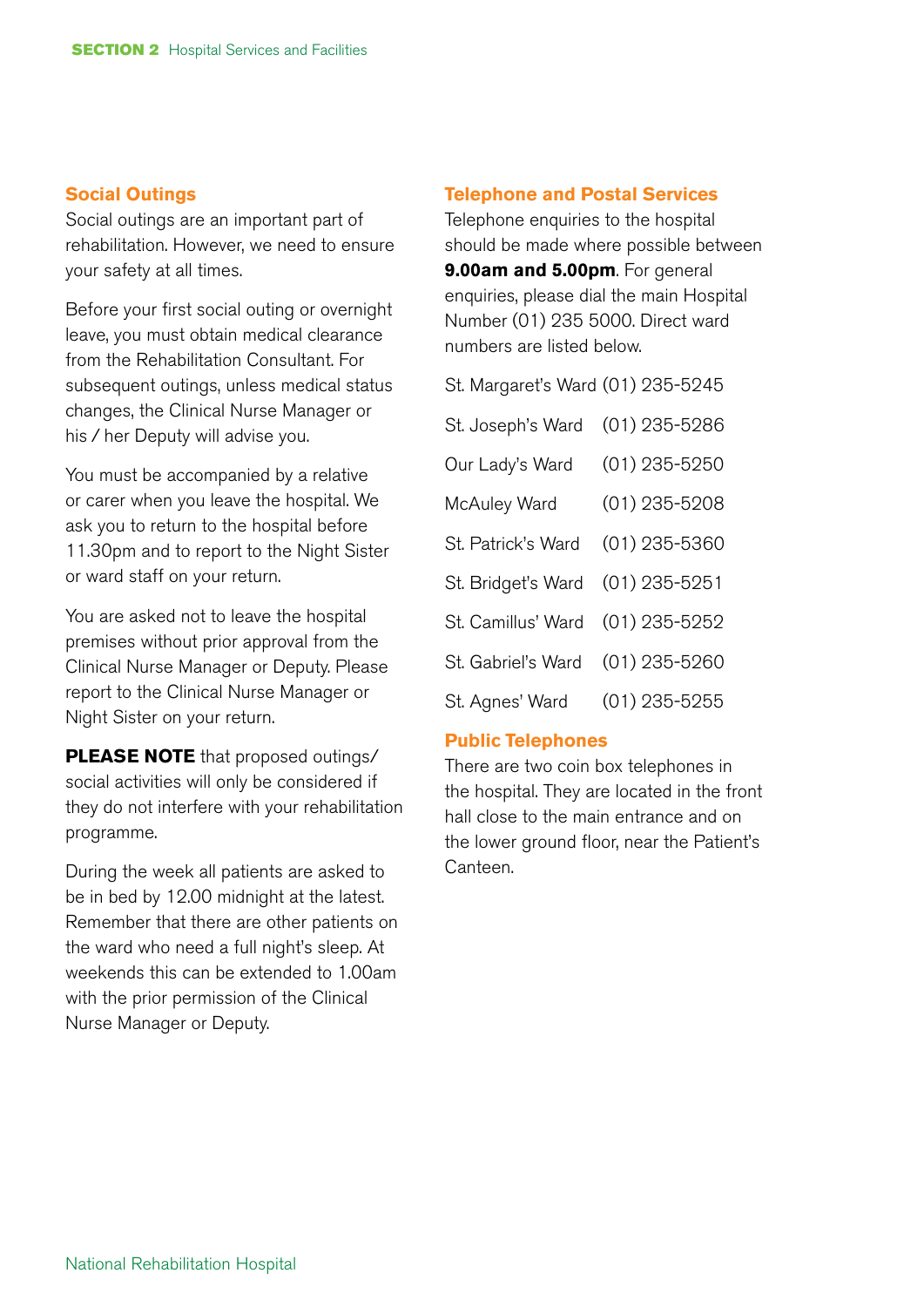#### **Mobile Phones**

The use of mobile phones can cause essential medical equipment to malfunction. You must switch off mobile phones during therapy and educational sessions.

Areas where mobile phones **cannot** be used are clearly marked. Mobile phone cameras must not be used on the wards or in therapy areas.

If you wish to charge your mobile phone, check first with the Clinical Nurse Manager. **Mobile phone chargers must be unplugged when not in use.**

#### **Postal Service**

Post is delivered to the wards daily. Letters and parcels should be clearly marked with the patient's full name, and where possible, the name of the ward.

Stamped letters may be posted and this can be arranged through the ward staff. Post is collected from the hospital every day at 3.00pm.

Stamps and greeting cards are sold in the Cedars Coffee Shop on the lower ground floor.

## **Hospital Facilities**

#### **Patients and Visitors Day Room**

The Tommy Walsh Day Room is located on the lower ground floor (Level 0).

The Day Room is divided into two areas and both rooms are open from 9.00am to 9.30pm daily. One area of the Day Room has a television and a pool table. Card and board games are also available. The other area of the Day Room is for those who enjoy a quieter environment.

A Health Care Assistant (HCA) attends the Day Room between 9.00am to 5.00pm from Monday to Friday to provide you with assistance if required.

Check the Patients' Notice Boards for information on events or entertainment.

#### **Cedars Coffee Shop**

Cedars Coffee Shop is located on the Lower Ground Floor.

Opening times are:

#### Monday to Friday: **8am to 8pm**

## Weekends / Bank Holidays: **9am to 6pm**

Newspapers, Postage Stamps and Greetings Cards can be bought in the Coffee Shop. Your relatives and friends may also use the Staff Canteen.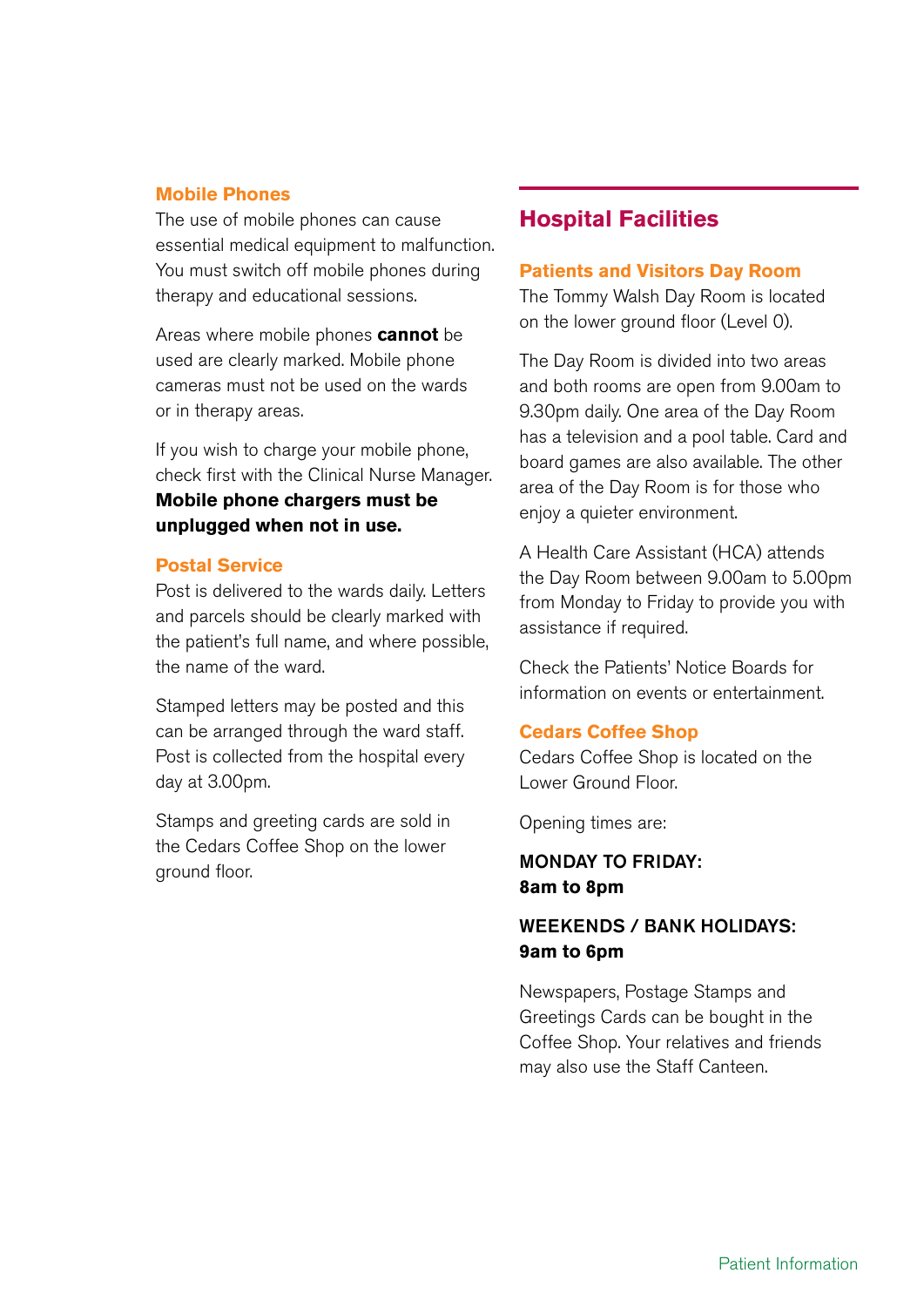#### **Hospital Trolley Shop**

A trolley shop service is provided to the wards. Please ask ward staff as days and times may vary.

#### **Library Service**

Books may be obtained from the Trolley Library, which is brought to the wards regularly by NRH Volunteers. A selection of books is also available in the Tommy Walsh Day Room.

#### **Television / Radio**

A television and radio service is available in the hospital. If you bring a radio with you, please ensure that you also bring headphones.

Some wards have individual TV's. Volume on individual TV's will not operate without headphones. Please bring your own headphones as these cannot be shared for Infection Control purposes. For technical assistance contact Extension number 5282.

#### **Internet Café**

The Internet Café (originally established by Spinal Injuries Ireland) is currently located in the Patients Canteen. NRH volunteers are available to teach and help patients who may require assistance using computers. You may also watch DVDs or play computer games in the Internet Café.

#### **Outdoor Areas**

A courtyard garden is located close to the coffee shop. Access is weather dependent. There are also two patio areas located in the grounds, one close to the Main Entrance and one adjacent to the entrance to Physiotherapy.

#### **Villa Maria**

The Villa is a purpose built pre-discharge unit located on the hospital grounds. It is used to try out equipment and practice daily living skills in a homelike setting in preparation for discharge.

Your team may recommend that you and your family stay overnight or for a weekend in the unit. The arrangements are made through your Clinical Nurse Manager or their Deputy.

#### **Private Family Area or Breast-feeding Facilities**

If you need to arrange access to a private family area, please contact the hospital's main Reception.

#### **Recycling**

The hospital encourages recycling. Recycling bins for paper, plastic, cans, batteries are located on each floor. Bins marked "food waste only" are located in the Staff and Patients' Canteens; food waste is composted.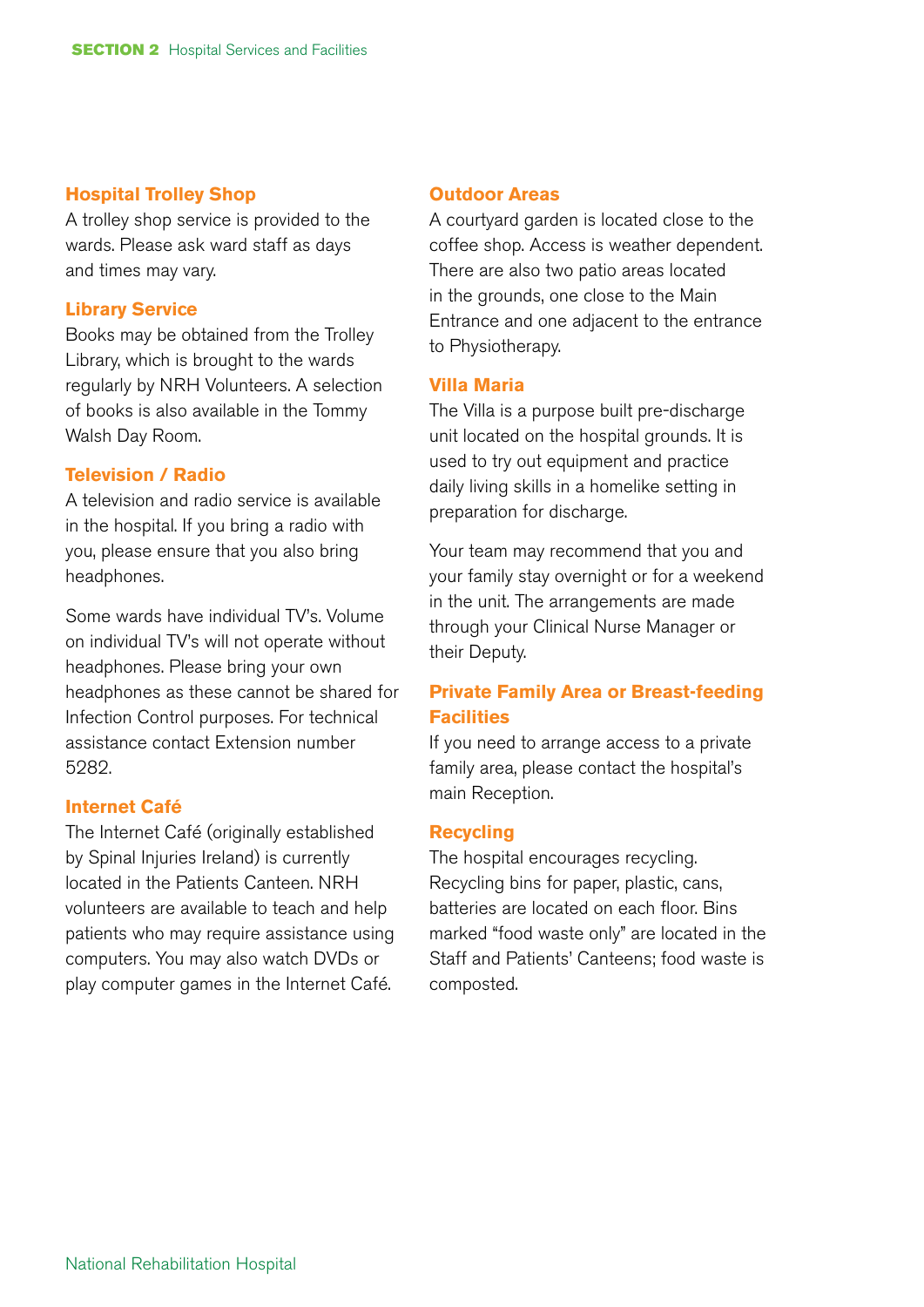## **Support Services available within the Hospital**

#### **Access Officer**

• If you have any access issues regarding the building or environment, please ask at Reception for the contact details of the Access Officer

#### **Chaplaincy Service**

- The Chaplains visit patients on the wards on a regular basis and provide spiritual and pastoral care support to patients and their families.
- They will help you if you wish to contact representatives of other faiths.
- The office of the Chaplain is on the first floor opposite the Chapel.

#### **Chapel Services**

Information about chapel services is available by contacting the Chaplain or asking a member of your team. This includes:

- • Times of Mass
- • Distribution of Holy Communion to the wards
- • Anointing of the Sick
- • Confessions

#### **Family Support Groups**

- Support and education groups for families and carers are arranged from time to time.
- They provide an opportunity to meet other families, friends and carers, to learn new information and share experiences, and to hear how others in a similar situation have coped.
- Information is available from staff and details will be advertised on hospital notice boards.

#### **Patient Advocacy**

• Staff will advocate for patients in terms of rehabilitation services and entitlements. At times, patients and their families may also benefit from the services of an independent advocacy service. A new National Advocacy for people with disabilities has been set up under the Citizens Information Board (see External Support Services).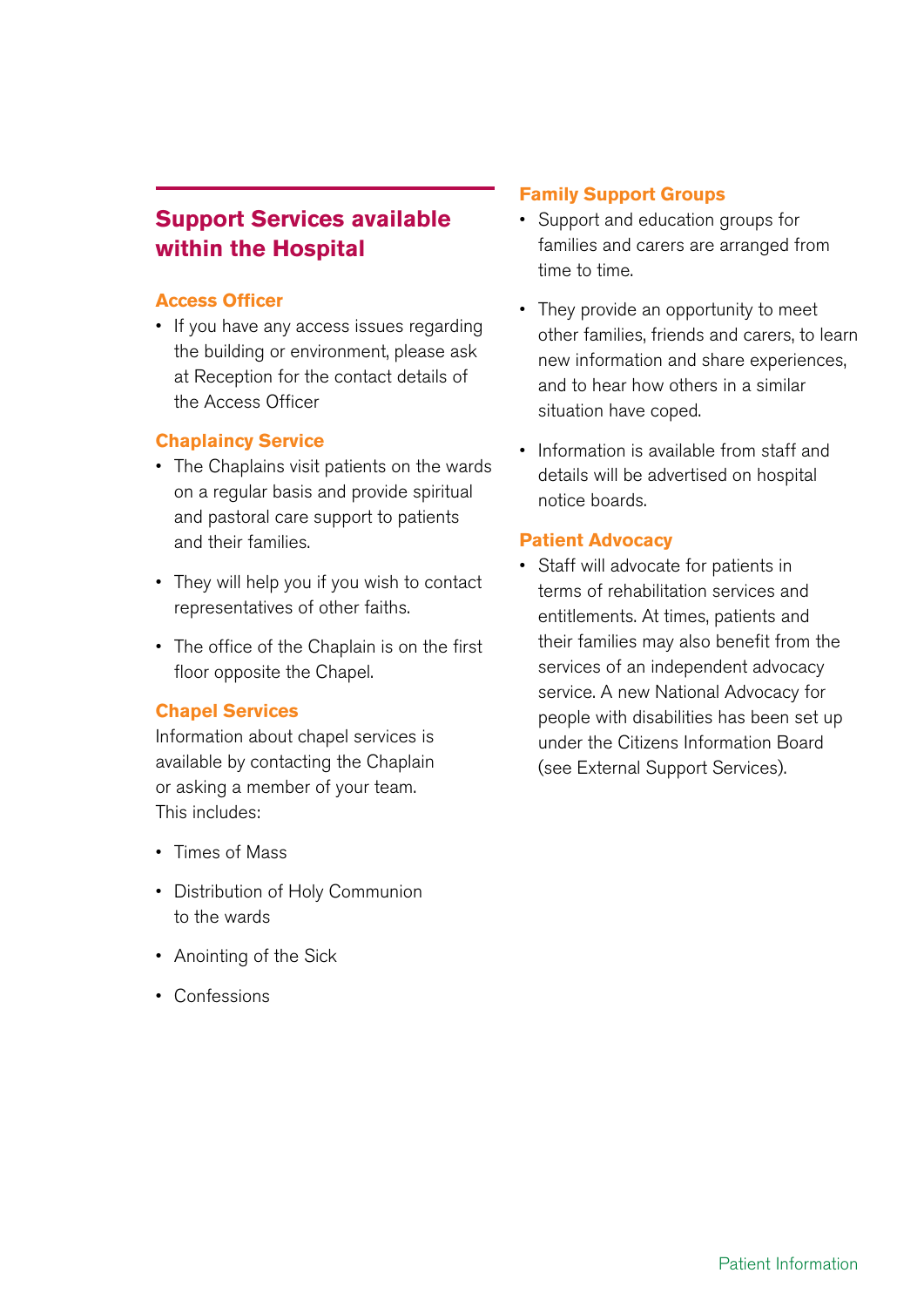Please always switch off mobile phones during therapy and educational sessions.



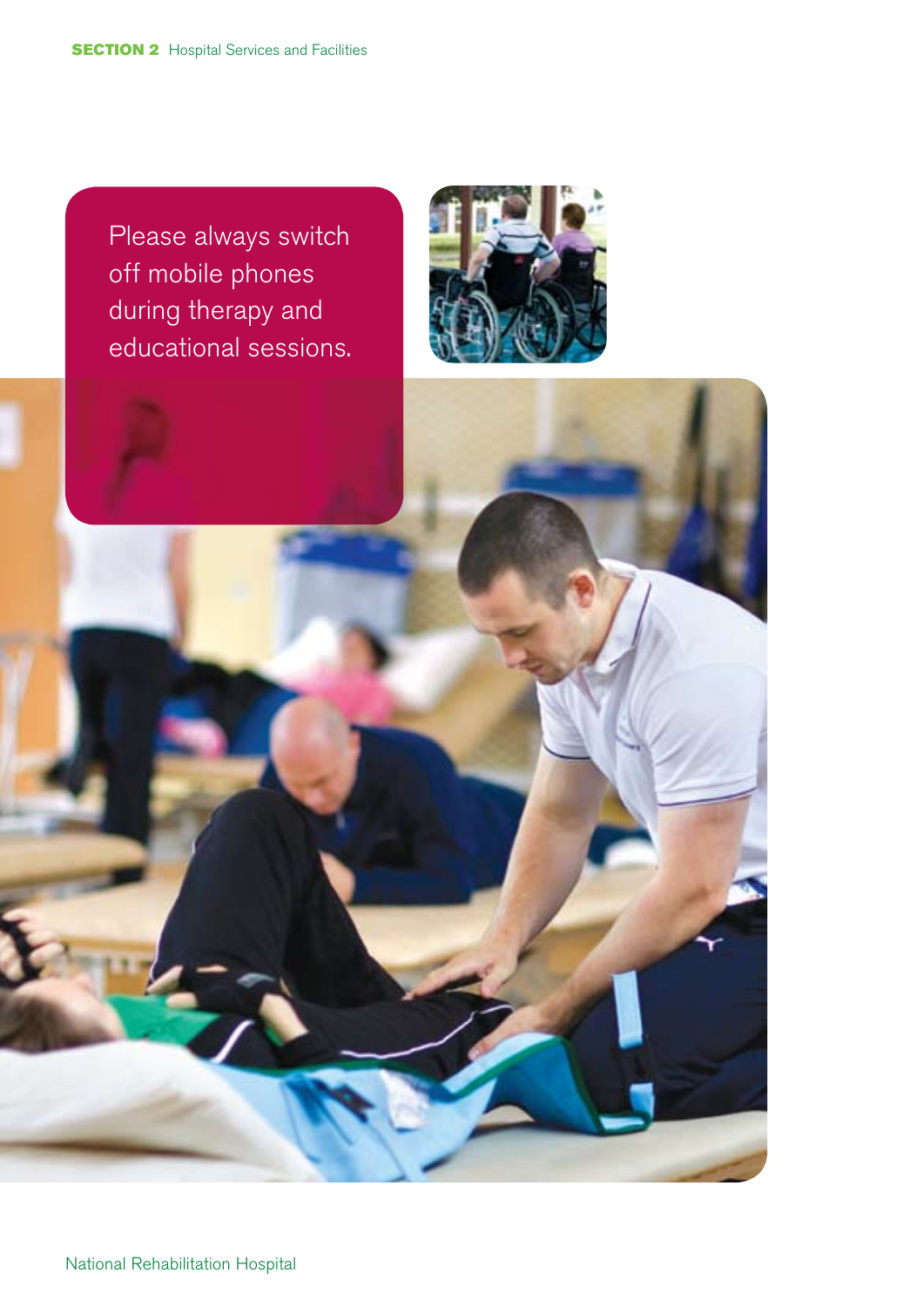#### **Patients Forum**

A Patients Forum, chaired by an independent person, meets regularly to discuss issues raised by patients. All patients are encouraged to attend. Meeting dates are displayed on the Patients' Notice Boards.

#### **Peer Support Groups**

- Specific peer support groups are held for patients and their families from all programmes. Former patients offer support and share their experiences and information.
- • Individual meetings with peers can be arranged.
- • Topics discussed include coping with disability, personal assistance and care issues, returning to work/school, relationships, raising children and social activities.

### **Therapeutic Recreation Service**

Therapeutic Recreation offers a variety of activities in the evenings which are designed to complement your rehabilitation programme. The service may include activities such as clay modelling, art, fishing, shopping trips, DVD and Music Nights. The Therapeutic Recreation service provides an opportunity for you to explore how you can return to leisure pursuits you enjoyed before your injury, or to explore new leisure pursuits.

#### **Volunteer Services**

The NRH Volunteers visit the patients and provide services such as assisting in the Patients' Canteen and activities such as book reading, creative writing, bridge lessons, musical evenings, mobile shop, mobile library service and playtime for children.

Representatives from St. Vincent de Paul visit the wards every Tuesday and Thursday evening. If you are interested in obtaining a copy of provincial newspapers please let them know.

#### **Tel: (01) 235 5445 Volunteer Coordinator**

## **External Support Services**

Information about external support agencies and services is available at the Information Kiosk located in the Quadrangle area, on the lower ground floor (Level 0) of the hospital. Representatives from each agency are available at specific times during the week to answer any questions you may have. The timetable is displayed at the kiosk to allow you to plan ahead if you wish to meet one of the representatives.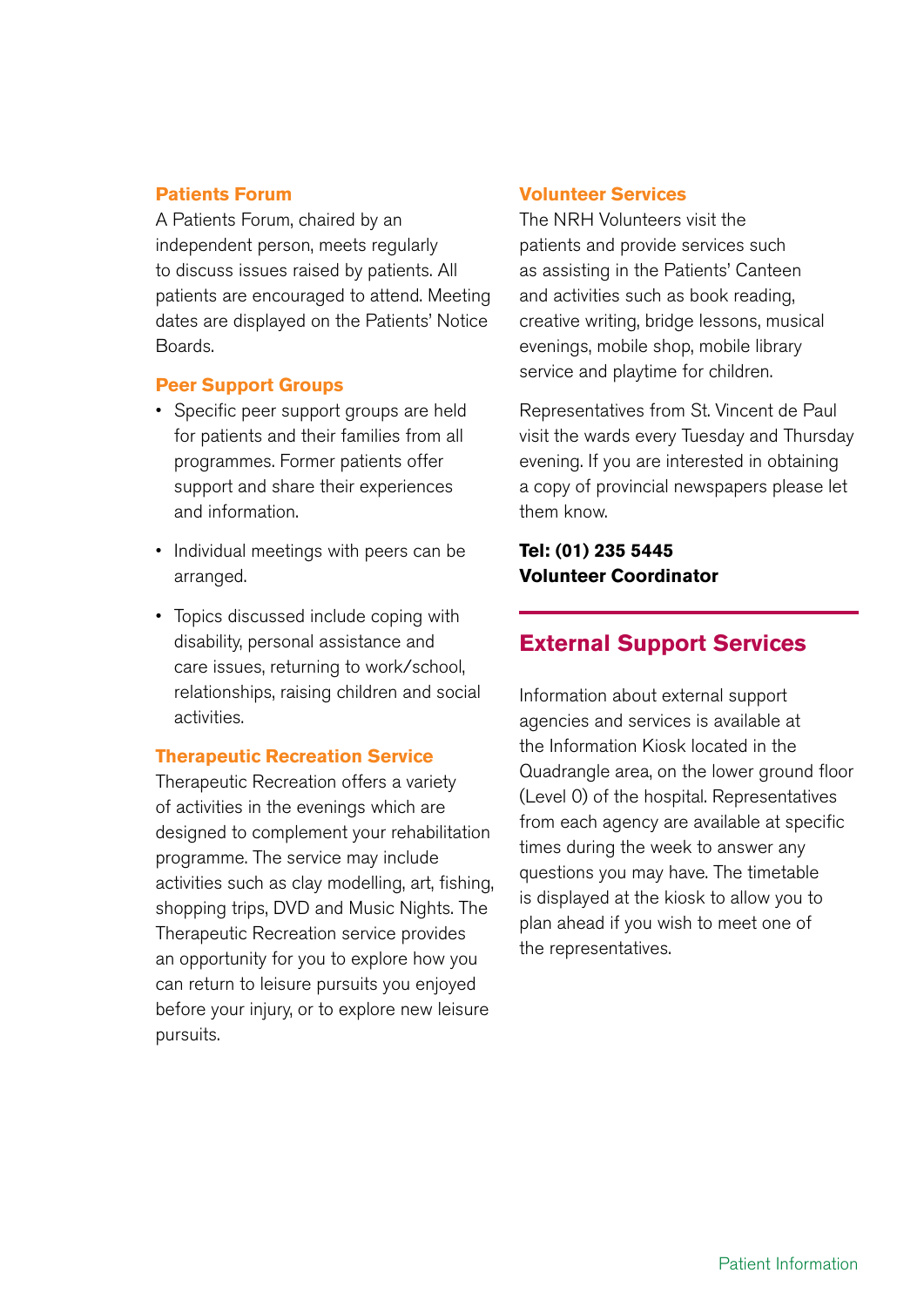External Support Agencies include the following:

#### **Acquired Brain Injury Ireland**

Acquired Brain Injury Ireland (ABII) provides a broad range of flexible rehabilitation services for people throughout Ireland with acquired brain injury (ABI). The ABII mission is to enable people with Acquired Brain Injury to live independently within their communities.

#### **Tel: (01) 280 4164 www.abiireland.ie**

#### **Amputee Ireland**

The aim of Amputee Ireland is to provide support, advice and assistance to amputees, their families and carers.

#### **Tel: (01) 085 154 3398 www.amputee.ie**

#### **BRÍ**

BRÍ is dedicated to advocating for all those affected by Acquired Brain Injury and strive to ensure that people with ABI have the best possible quality of life.

#### **Tel: (01) 235 5501 www.briireland.ie**

#### **Citizens Information**

Citizens Information provides a free and confidential Information, Advice and Advocacy Service, and will help with questions in relation to social welfare payments, housing, legal matters, HSE services, pensions, and a range of other issues.

**Tel: 1890 777 121 www.citizensinformation.ie**

#### **Headway**

Headway's aim is to bring positive change to people affected by an acquired brain injury. Headway offers a range of services and supports in Dublin, Cork, Limerick, Kerry and the South East.

## **Tel: (01) 810 2066 (Head Office). www.headway.ie**

#### **Helpline: Lo-call 1890 200 278**

#### **Irish Wheelchair Association (IWA)**

The Irish Wheelchair Association is a national organisation dedicated to the achievement of full social, economic and educational integration of people with disability as equal, independent and participative members of the community.

#### **Tel: (01) 235 5406 or 01 818 6400 www.iwa.ie**

#### **Spinal Injuries Ireland (SII)**

Spinal Injuries Ireland is dedicated to advocating and ensuring that those affected by spinal cord injury have the best quality of life. SII work to achieve change in terms of service provision, public awareness and prevention.

### **Tel: (01) 235 5317 www.spinalinjuries.ie**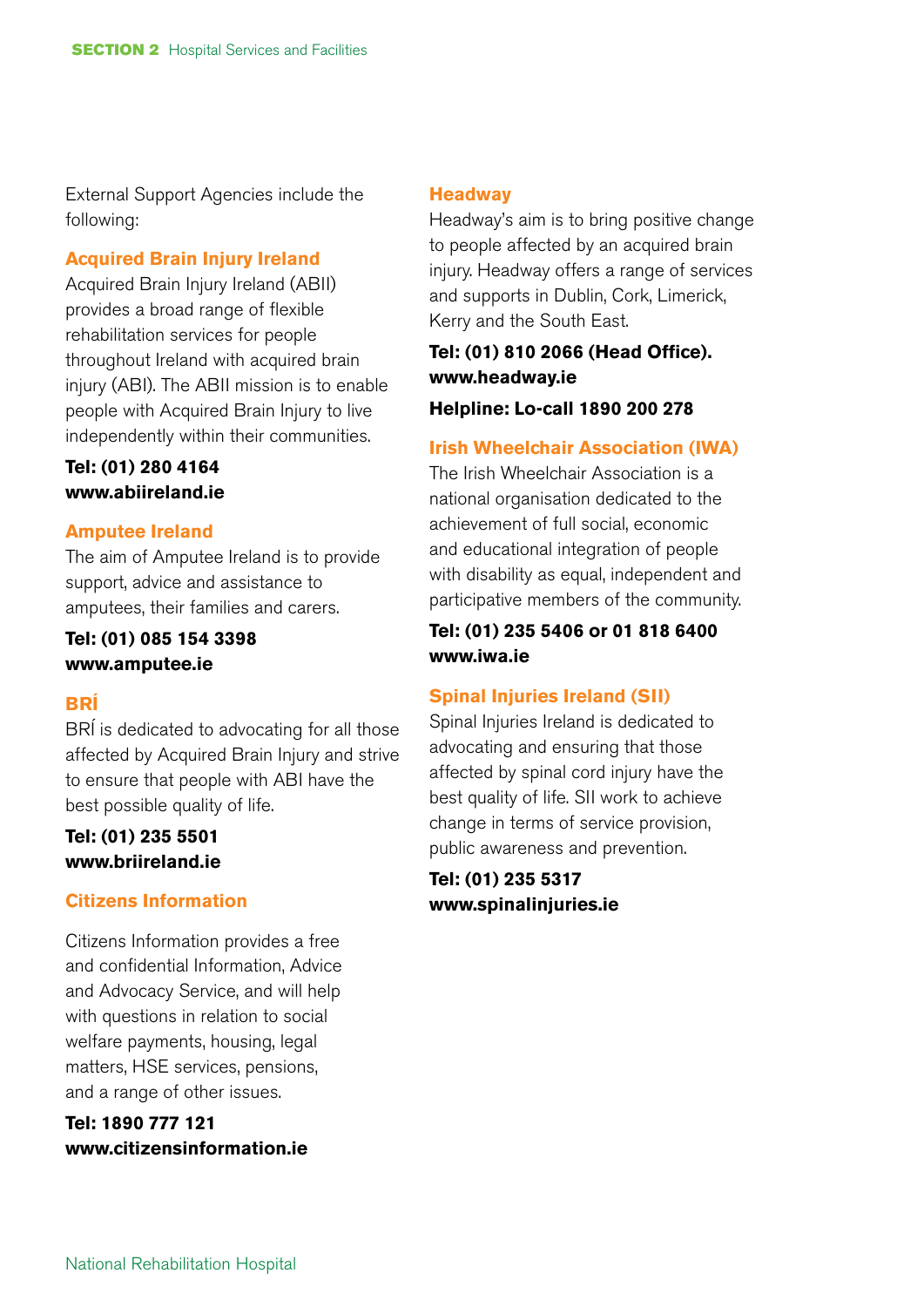# SECTION 3 Your Rights and Responsibilities





**section 3:**<br>Your Rights and Responsibilities Your Rights and Responsibilities SECTION 3: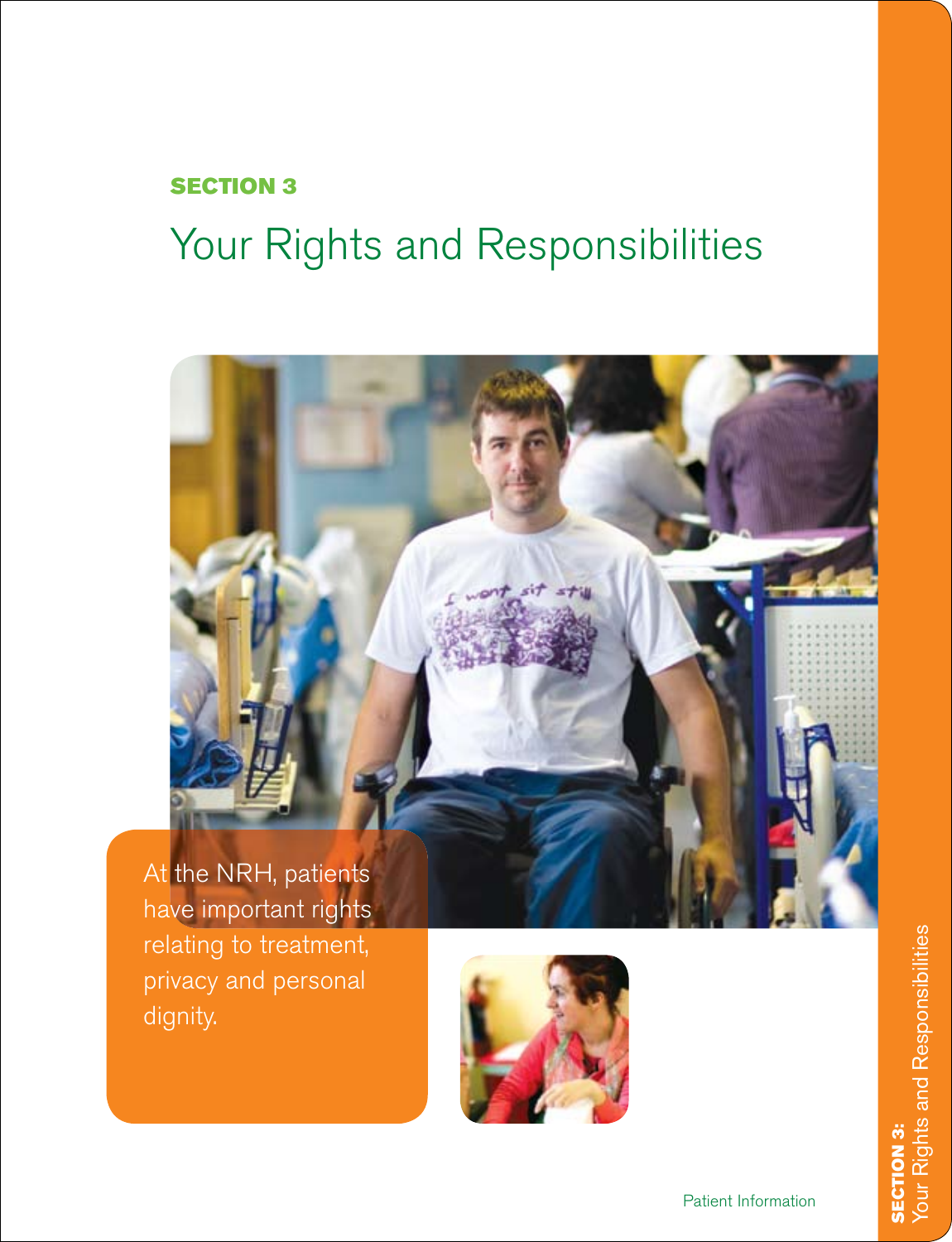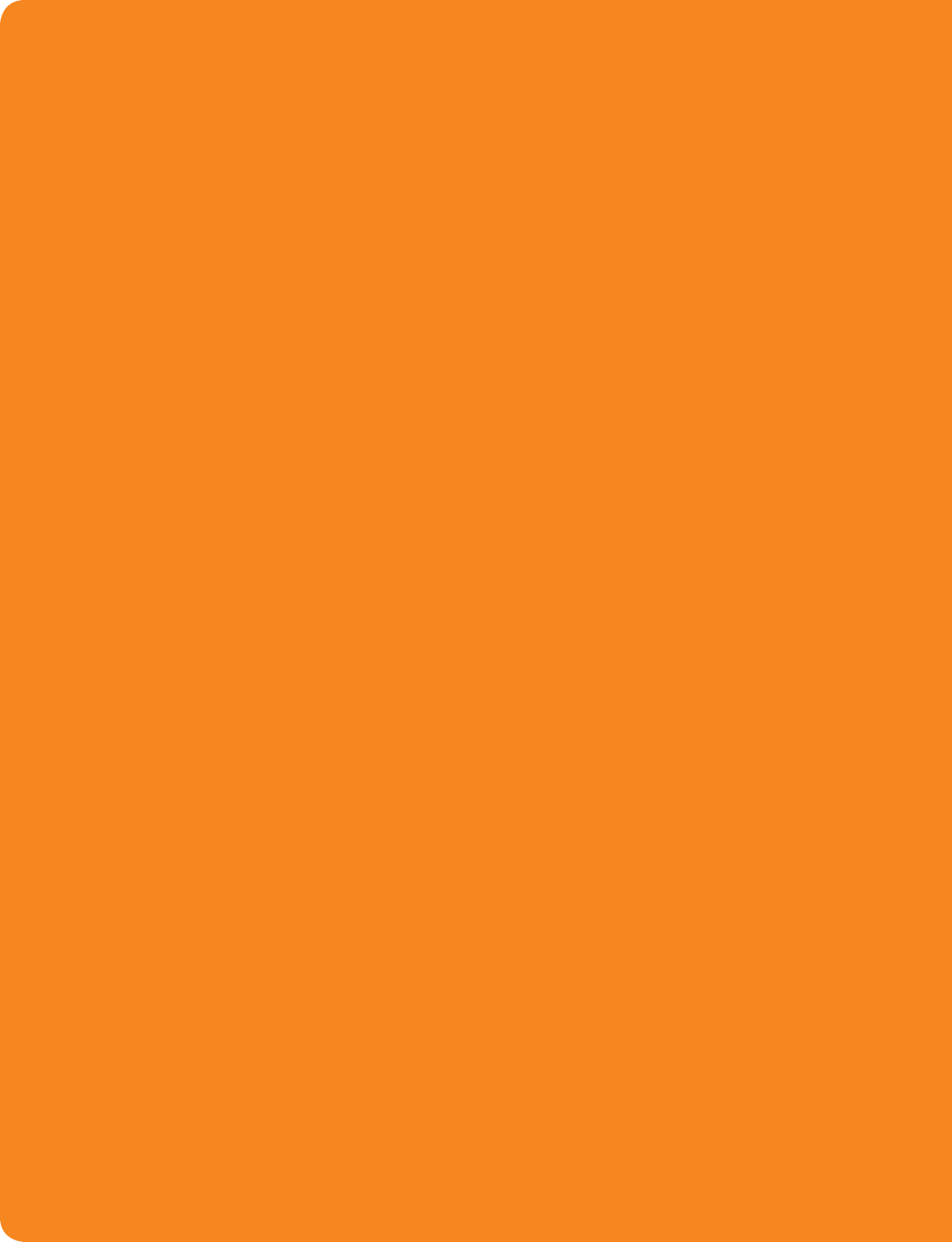### SECTION 3

## Your Rights and Responsibilities

## **Your Rights and Responsibilities**

#### **Your Rights as a Patient**

At the NRH, patients have important rights relating to treatment, privacy and personal dignity. Your rights include, but are not limited to, the following:

#### *Treatment*

- You have the right to safe and effective medical care on the basis of clinical need.
- • You have a right to be treated in a respectful and courteous manner at all times.
- You have the right to know who will perform your medical treatment or procedures.
- • You have the right to receive information from your doctor and team that will help you decide about treatment options or procedures before any treatment or procedure begins.
- • You may refuse recommended treatments. You have a right to be told about problems that may occur if treatment is refused.
- You may ask questions or give feedback about any treatment or procedure and expect a timely response.
- You have a right to be informed of hospital costs and payment options for equipment or prostheses.
- You may involve your family and others in your medical decisions.
- • You may choose whether you want to take part in any research or training programme.

#### *Dignity and Privacy*

- • You can expect an environment that strives to protect your dignity and privacy.
- • Wards and facilities within the hospital are shared environments. However, you may request a private consultation with any member of staff.
- Employees of the NRH are bound by a confidentiality policy to maintain your privacy and confidentiality at all times.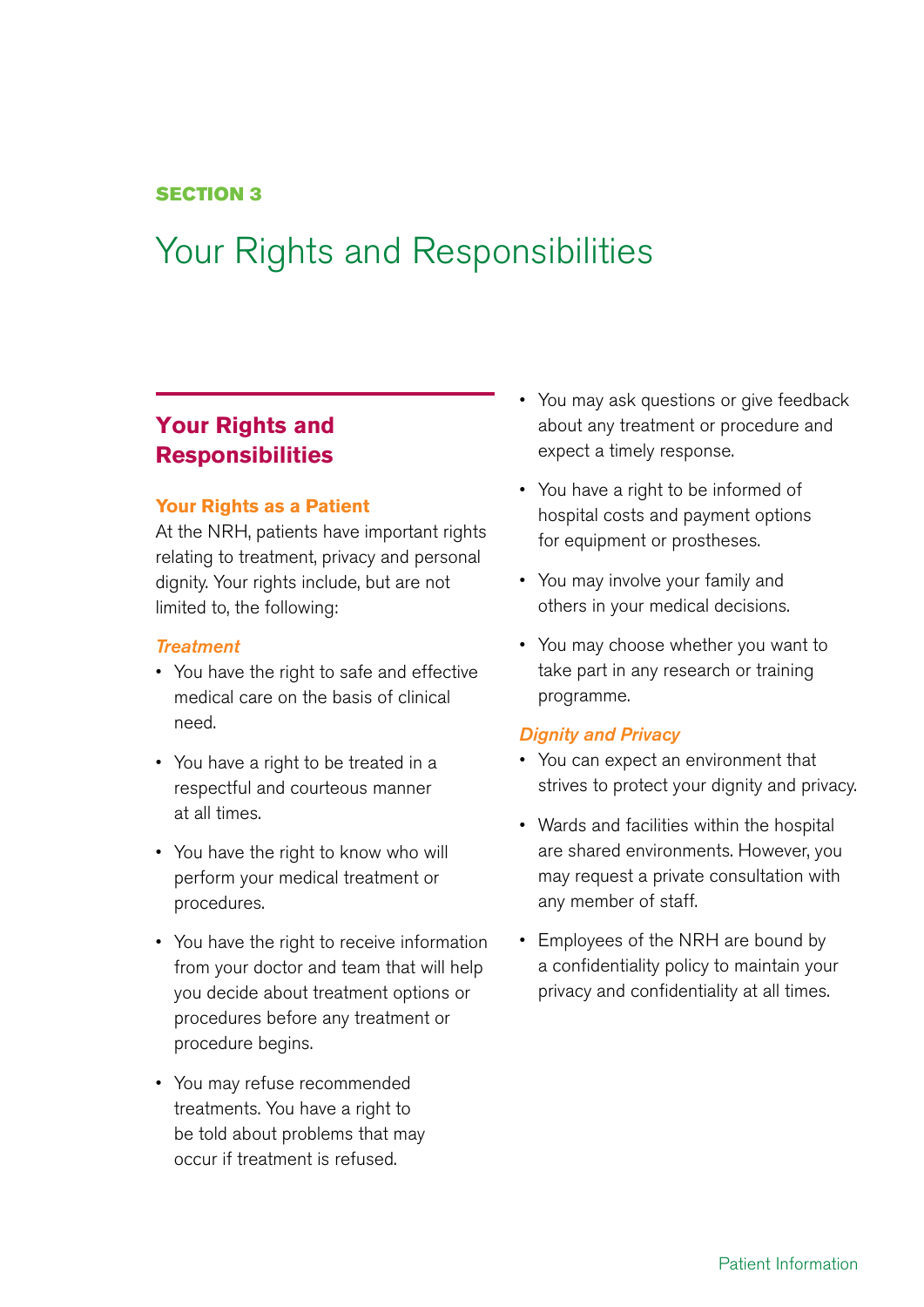#### *Your Right to Make Decisions*

- You may choose the person to make decisions about your care in the event that you cannot express your wishes.
- • You will be involved in any decisions if conflicts – including ethical ones – concerning your care should arise.
- After providing you with information, you will be required to give consent before receiving medical care or treatments.
- • Should you need help with decisions you find difficult, such as, the suitability of a particular treatment, the use of certain equipment, or participation in medical research, please contact your rehabilitation Consultant.
- For quidance on other issues you may contact any member of your rehabilitation team.

#### **Your Responsibilities as a Patient**

Your responsibility as a patient includes fully participating in all aspects of your care and treatment to the best of your ability. As such, you have a responsibility to:

- Be open and honest about your health history including level of pain, past illness, hospitalisation, medications (including over-the-counter medications) and other matters relating to your health.
- • Ask questions about information and treatment options presented to you. You are responsible for the consequences of your actions if you refuse treatment or do not follow your rehabilitation team's instructions.
- • Comply with hospital policies and rules and be considerate of the rights of other patients, visitors and employees.
- Keep noise on the ward to a minimum and limit the number of visitors you have on the ward at any one time.
- • Follow the treatment plan recommended by your rehabilitation team. If your refusal of treatment prevents us from providing care according to ethical and professional standards, we may need to discharge you after giving you reasonable notice.
- Inform the team about any difficulties you may have involving your care.
- • Keep appointments and arrive on time for scheduled therapies. It is important to let people know in advance if you cannot keep a scheduled appointment.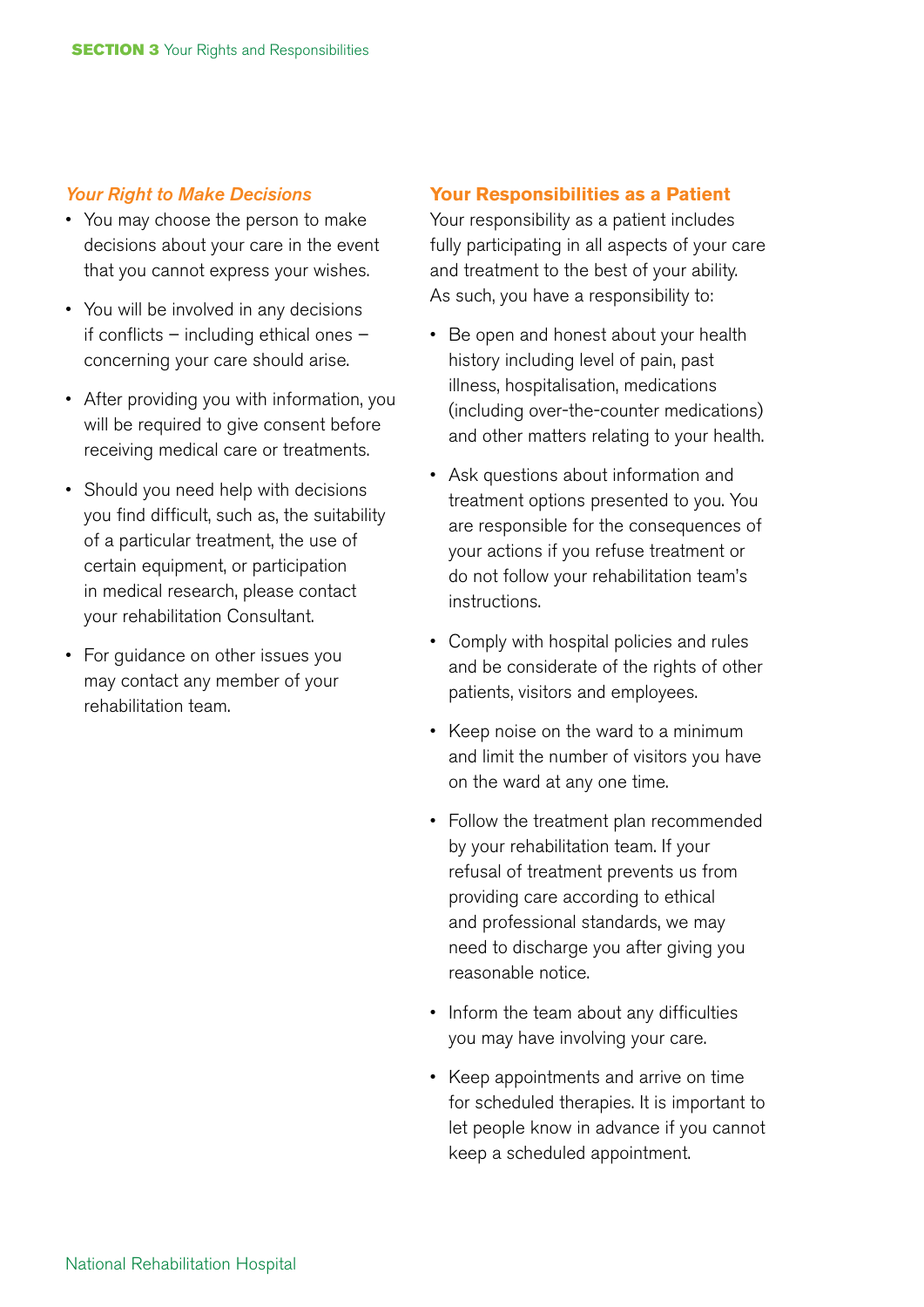#### **Leaving the Ward**

- • Some patients may not be allowed to leave the ward due to individual circumstances. Each ward has rules about when you may leave the ward and where you may go while you are an inpatient.
- • All patients must check in with the Clinical Nurse Manager or their deputy before leaving the ward. You will need to sign out as you leave and sign in on your return so we always know how to find you.
- Depending on how much assistance you need, a trained person may need to go with you even if you are only going to another part of the building.
- The care of other patients may prevent our staff from going with you at the desired time. Approval is needed for a visitor to escort you.

## **Your Health and Wellbeing**

The National Rehabilitation Hospital aims to promote the health and wellbeing of patients by encouraging a healthy lifestyle.

#### **Diet and Exercise**

Having a healthy diet involves making choices about what to eat to improve or maintain good health. This is especially important during rehabilitation. Information and education on healthy eating is available from the Dietician. Healthy Options meals are offered on the menu each day

Physical activity improves health and well-being. It reduces stress, strengthens the heart and lungs, increases energy levels, helps you maintain and achieve a healthy body weight, and can help to improve your outlook on life.

Routes suitable for wheelchair users and walkers are marked around the hospital grounds. Check with your physiotherapist about their suitability for you.

The sports therapist can provide you with a monitoring card so you can chart your progress.

#### **Smoking Policy**

The National Rehabilitation Hospital is a non-smoking hospital. Smoking is permitted only in designated areas on the hospital grounds.

A smoking cessation programme is available for patients – please ask a member of your team for information.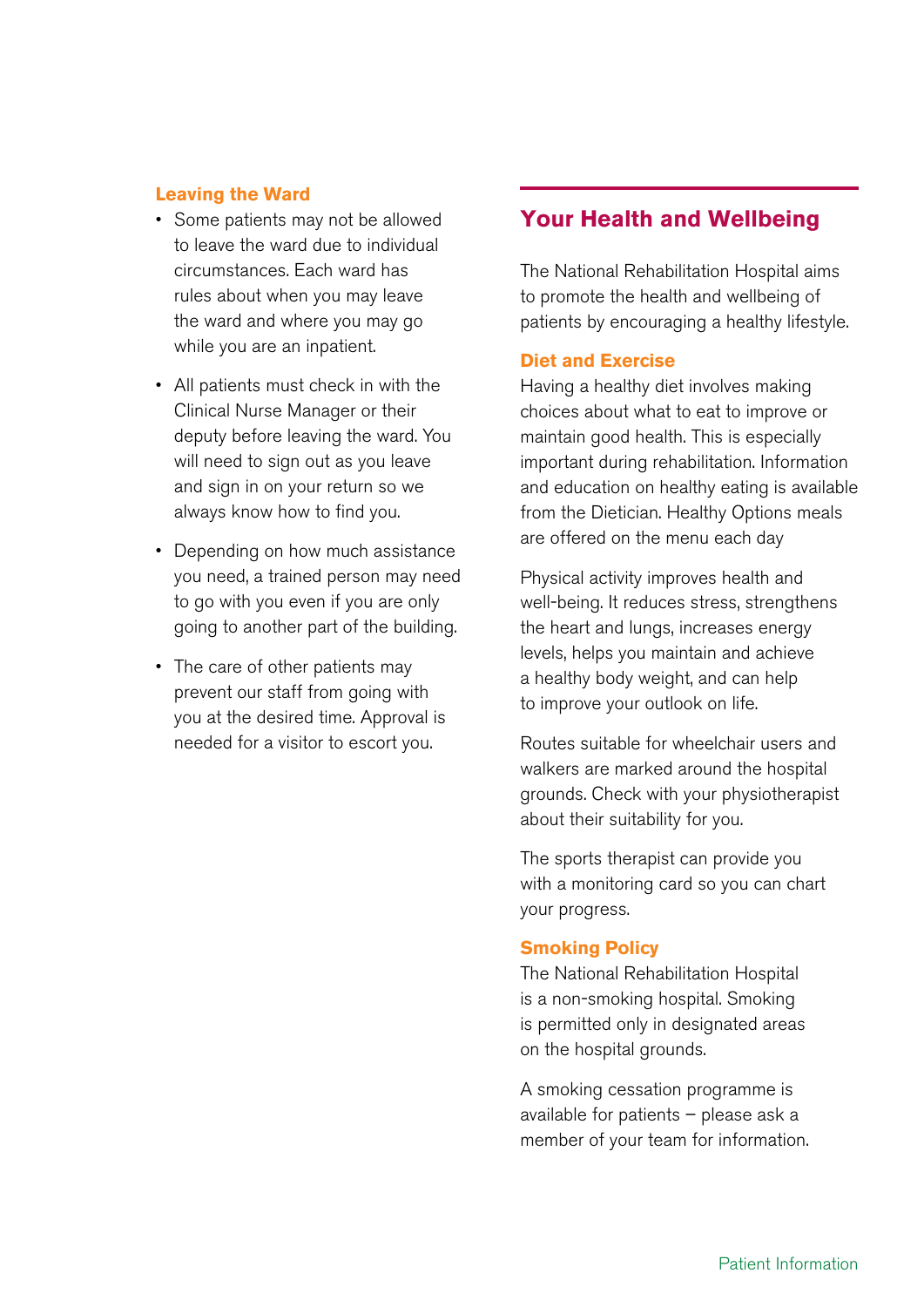#### **Alcohol Policy**

### **The consumption of alcohol is not permitted in the hospital or its grounds.**

A specific written policy on alcohol is available on request. A breach of hospital policy will result in a review of the situation in consultation with your team.

Please be aware that consuming alcohol may have associated risks either due to your illness or because of prescribed medications. You are advised to seek advice from your Consultant.

The hospital is committed to supporting patients with a dependency problem through referral to the appropriate treatment services.

#### **Illegal Drug Use**

The National Rehabilitation Hospital has a responsibility to report any incidence of illegal substance abuse to An Garda Sióchána.

A specific written policy on illegal drug use is available on request.

A breach of hospital policy will result in a review of the situation in consultation with your team.

#### **Anti-Social Behaviour Policy**

In the interest of the safety and wellbeing of other patients and staff, anti-social or aggressive behaviour cannot be tolerated. Any such incidence will result in a review with your Consultant and your team which may lead to your discharge.

## **Your Safety**

The National Rehabilitation Hospital aims to provide a safe, healthy, risk free comfortable environment for you during your time with us. In order to achieve the best possible standard of care and for your own safety, it is your responsibility to comply with all guidelines and regulations as set out by the hospital.

#### **Fire Safety**

#### **If you discover or suspect a fire:**

- 1. Raise the alarm by operating the nearest break glass unit.
- 2. Inform a member of staff, who will advise of the proper safety procedure including evacuation of the room, ward or hospital.
- 3. Always obey the instructions of hospital staff if you discover or suspect a fire.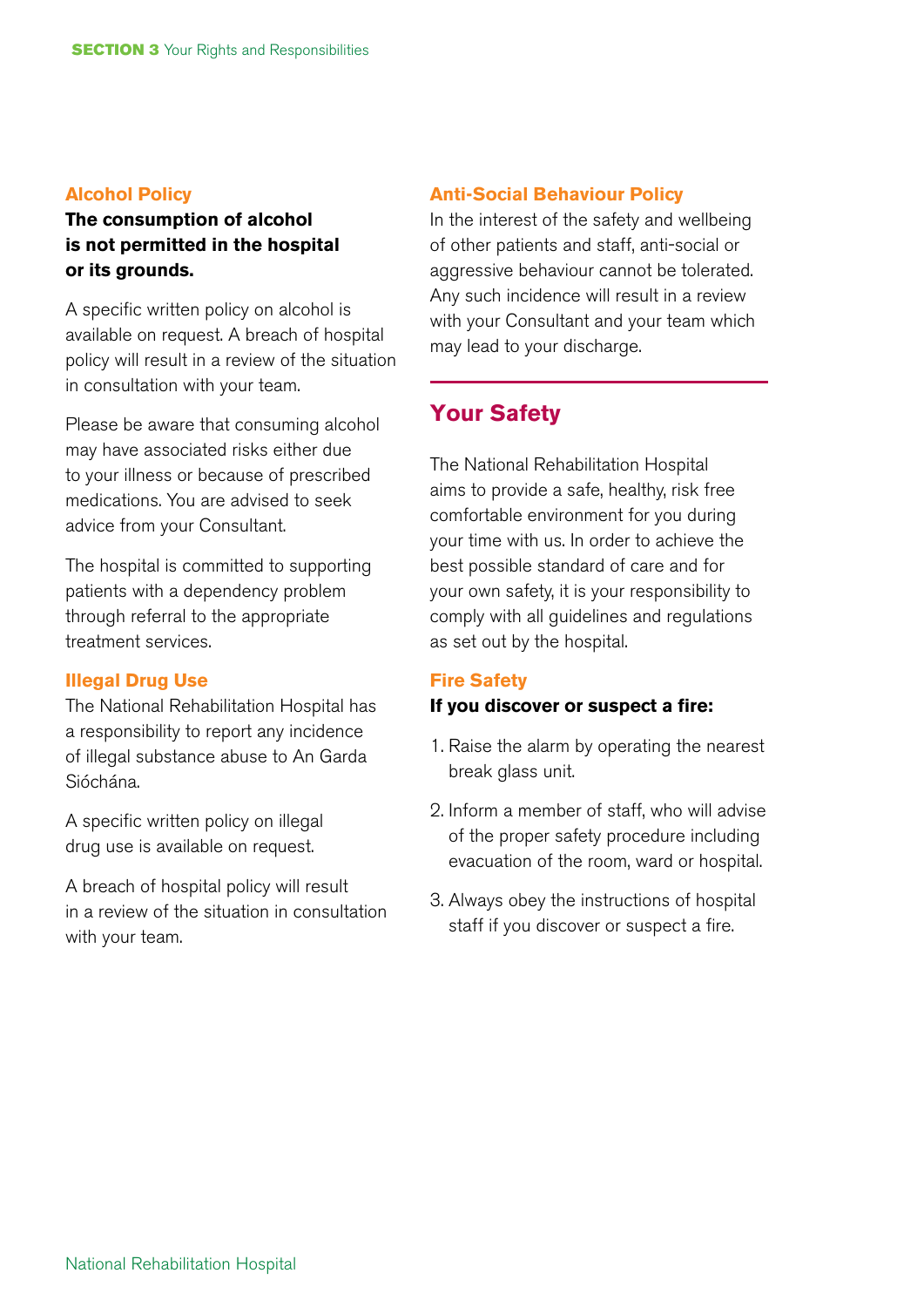#### **If you hear the fire alarm:**

- 1. Always obey the instructions of hospital staff who will advise of the proper safety procedure including evacuation of the room, ward or hospital.
- 2. Do not use the lifts.
- 3. **Do not re-enter the building.**

Your attention is drawn to the fire notices and emergency exit signs displayed in each area.

A fire alarm bell test is carried out each week and all hospital staff receive fire safety training on an ongoing basis.

#### **Electrical Appliances**

If you bring any electrical appliance into the hospital, please inform the Clinical Nurse Manager on your ward as electrical equipment must be approved by our maintenance team before use.

#### **Hospital Hygiene / Infection Prevention and Control**

We aim to maintain a clean, safe environment within the hospital. At NRH we consistently strive towards best hygiene practices. Please help us maintain a clean, healthy environment for patients and staff.

The prevention and control of infection is everybody's business. Your co-operation during cleaning times can assist us with this goal.

If you are placed in an isolation room for infection control purposes, please speak with the Infection Control Nurse, Clinical Nurse Manager or a member of your team to explain the correct procedures that you should follow. Please advise the Ward Manager or Infection Control Nurse if you have been an inpatient in another hospital in the last twelve months.

#### **Hand Hygiene**

Hand hygiene is the most important way of preventing the spread of infections. Always wash your hands after using the bathroom, or if they are visibly dirty.

Hand gels are located at the entrance to the hospital, and all wards and treatment areas. We request that you and your visitors use these gels on arrival and when leaving the hospital, and when moving between different areas of the hospital. This will help to prevent the spread of infection.

Posters are displayed around the hospital which explain how to apply hand gels but feel free to ask any staff members if you need assistance. Please feel free to check with staff that their hands are clean.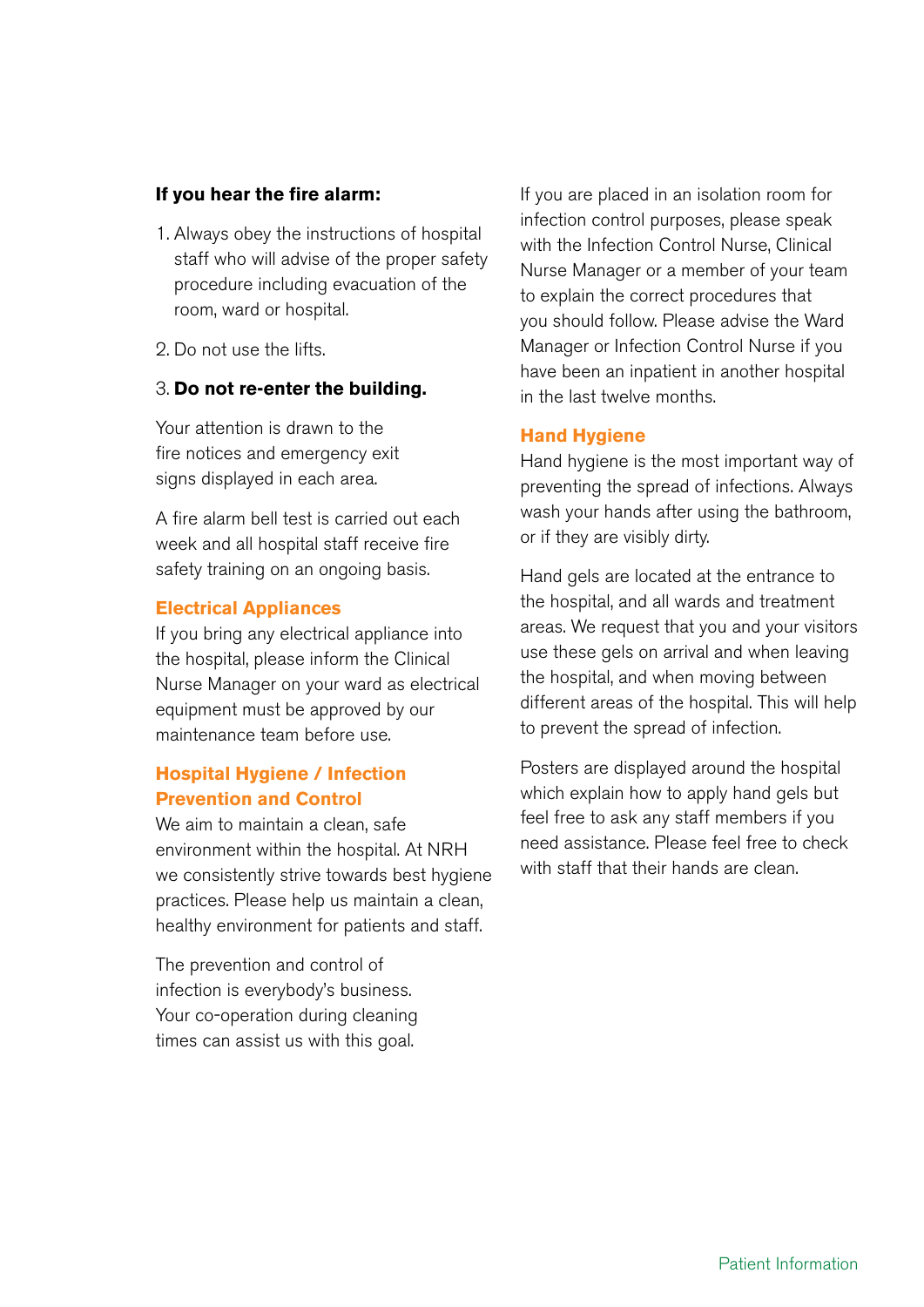#### **Storage of Personal Items**

Storage on the ward is limited and we recommend that personal items are kept to a minimum. In addition, please:

- Do not place towels or clothing on radiators.
- Do not store belongings (including suitcases) on the floor.
- Remove toiletries from the bathroom after use.
- Do not store food in lockers unless in airtight containers.

#### **Safe Disposal of Needles**

If you are a diabetic and self administer insulin injections, please use the "Sharps Bin" to dispose of your needles safely.

#### **Mobility**

Each patient's disability is different, and each patient has a different mobility level. Some patients may be able to walk while others may need the use of a wheelchair or a mobility aid. You are asked to strictly follow the guidance of your therapist at all times.

If you are able to walk, wear shoes that have good non-slip soles.

If you have weakness or poor balance, please follow the advice of staff regarding mobility aids, e.g. the use of a walking stick, rollator or assistance from another person.

If you have been advised that you need assistance while walking or taking the stairs, or while transferring in and out of your wheelchair, please follow this advice for your own safety. Always ask for assistance if needed.

If you use a wheelchair, always apply the brakes before transferring in or out of the chair. Anti-tips and safety belts should always be used unless recommended otherwise by the team.

If the floor is wet or if you notice any spillages, please inform a member of staff.

**Never attempt anything on your own that you haven't already practised successfully in the company of a professional during therapy or on the ward.**

#### **Protection and Safety of Patients**

Your name and date of birth are your unique identifiers while in hospital and staff are required to check and re-check this with you prior to any procedures or treatment.

A medical record number will also be issued to you on your admission to the Hospital.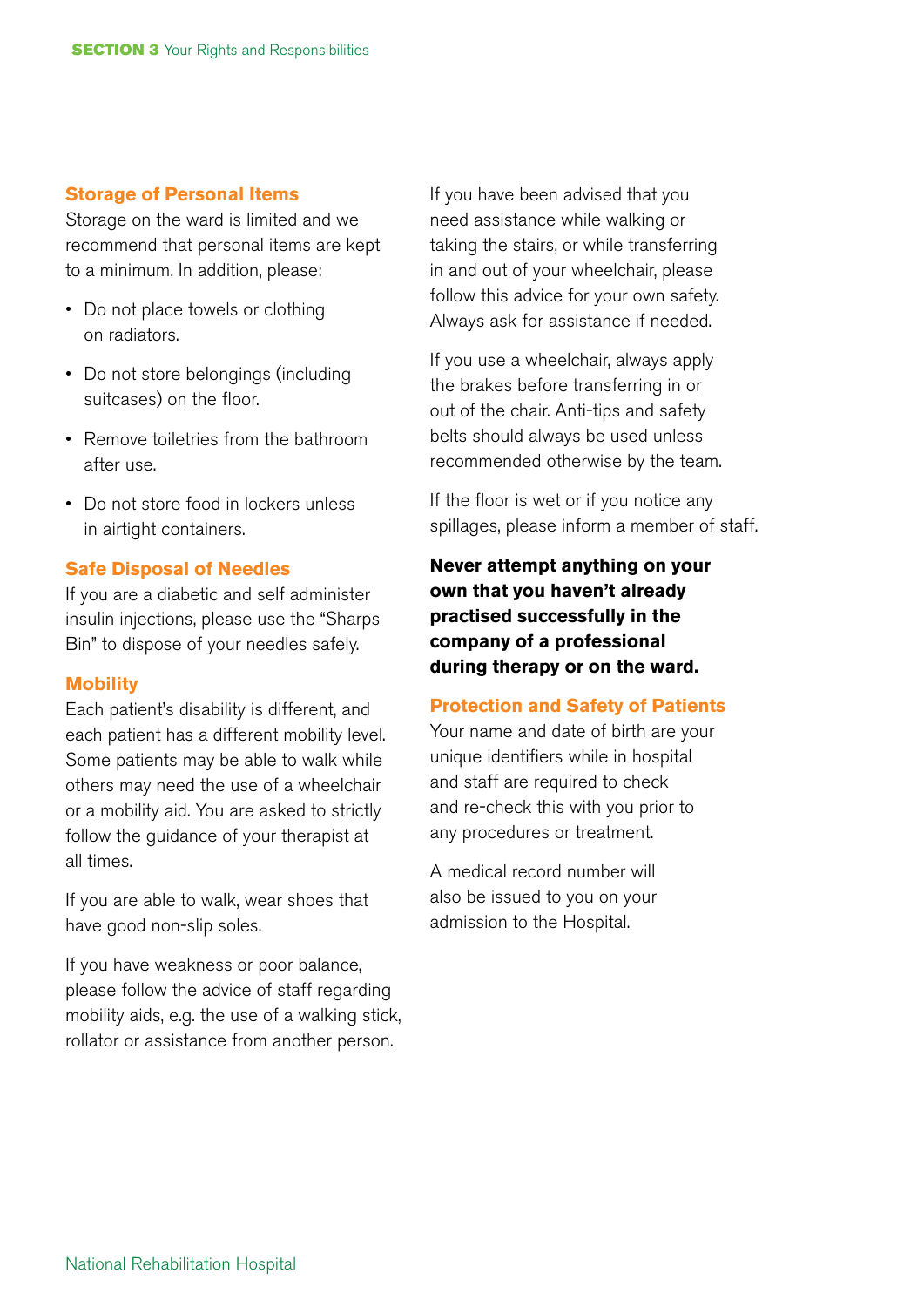For your personal safety:

- If you think you have been confused with another patient, inform a staff member.
- Make sure staff members confirm your identity by either checking your wrist band or asking your name before administering any medication or carrying out any treatment.
- Inform staff of any allergies that you may have.
- • Expect staff to introduce themselves when they enter your room and look for their identification badges.

A range of policies, procedures and guidelines have been developed to standardise practices within the hospital. These include a range of different patient groups.

#### **Security**

The Hospital Management cannot accept responsibility for the loss of any personal items, including cars parked on the grounds, or other personal articles. Please take care of your personal belongings and send valuables home. A 24 hour security monitoring system is in place consisting of CCTV and security personnel.

## **Your Service/Your Say**

The National Rehabilitation Hospital is committed to providing the best possible standard of care to our patients. To make sure that we are doing our job well, we need to hear from you about the services you have received from us.

#### **Comments and Suggestions**

Your comments and suggestions are welcomed and valued; they allow us to continually improve our services. You can pass on your comments, suggestions or compliments in the following ways:

- **Verbally** by talking to a member of your team or any member of staff.
- In Writing you can post your comments and suggestions in any of the suggestion boxes placed around the hospital.
- • **By E-mail** please e-mail general comments or suggestions to communications@nrh.ie

We promise to pass on any praise and act on any comments where possible. If however you are unhappy about any aspect of our service, please let us know immediately so we can address any issues that have given cause for dissatisfaction.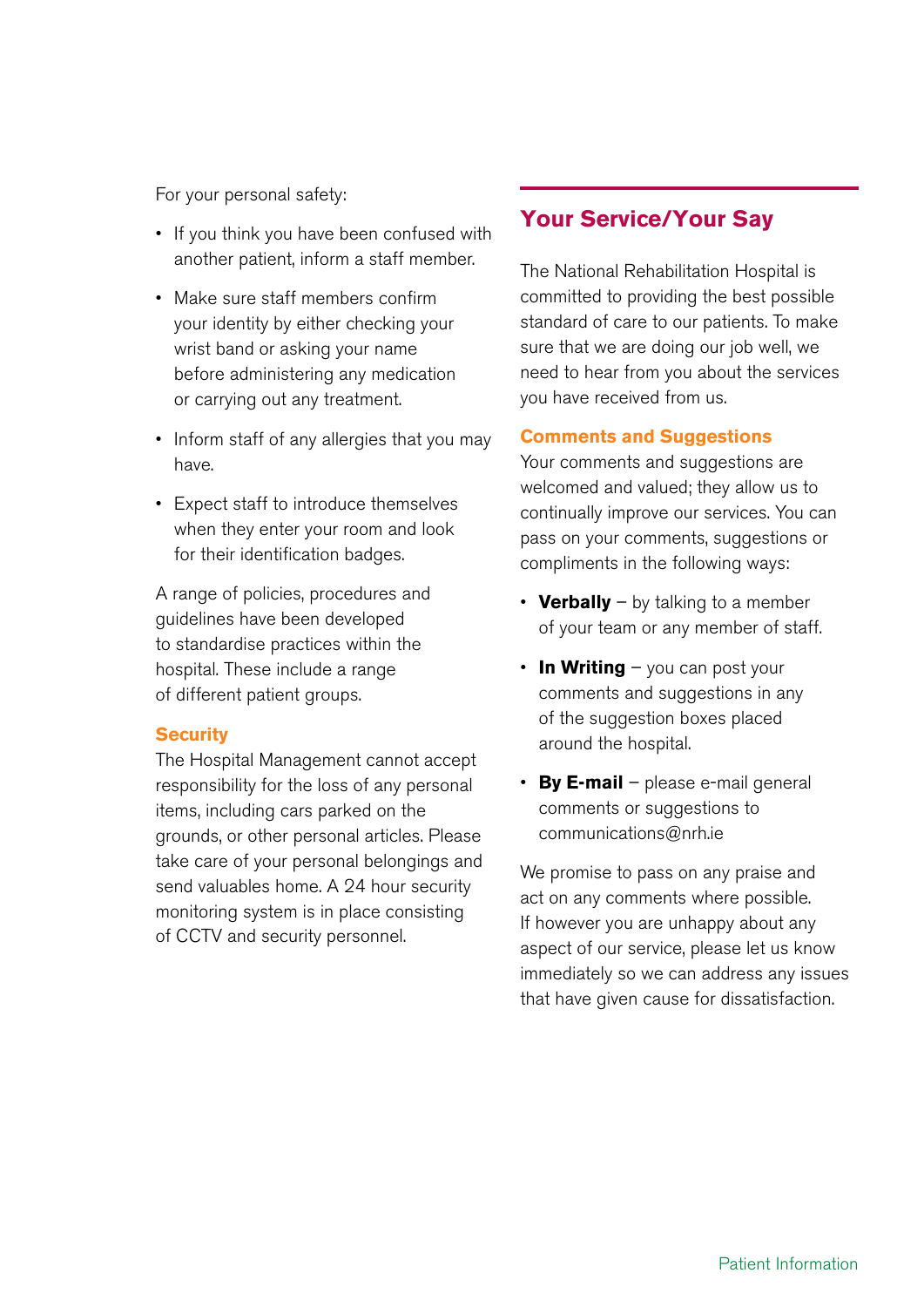#### **Complaints**

You have the right to complain about any aspect of the hospital services you are unhappy with. You can make a complaint if the service we have provided has not met your expectations.

We promise to handle your complaint and personal details in confidence. Information from your health record may need to be disclosed to relevant hospital staff for the purpose of investigating your complaint.

Complaints can be made verbally or in writing. Written complaints should be addressed to the Patient Services Manager.

## **Additional Information**

#### **History of the Hospital**

The National Rehabilitation Hospital site was acquired in 1912 by the Sisters of Mercy when it was a private residence called 'The Cedars'. After extensive alterations to the original house, the Sisters opened a hospital for the treatment of patients with tuberculosis (TB). It was named 'Our Lady of Lourdes Hospital'.

With the eradication of TB, the Sisters saw the need for the provision of rehabilitation services. They undertook further training and recruited specialist rehabilitation staff. In 1961, following extensive refurbishment, the hospital reopened to provide specialist adult and paediatric rehabilitation services for patients from throughout Ireland.

Since then, staff at the NRH have been helping patients who have acquired a disability through accident, illness or injury to achieve the best possible outcomes from their rehabilitation.

Today, backed by experience, clinical expertise and a solid reputation for excellence, patients at NRH are given every opportunity to meet their rehabilitation goals through personalised treatment plans.